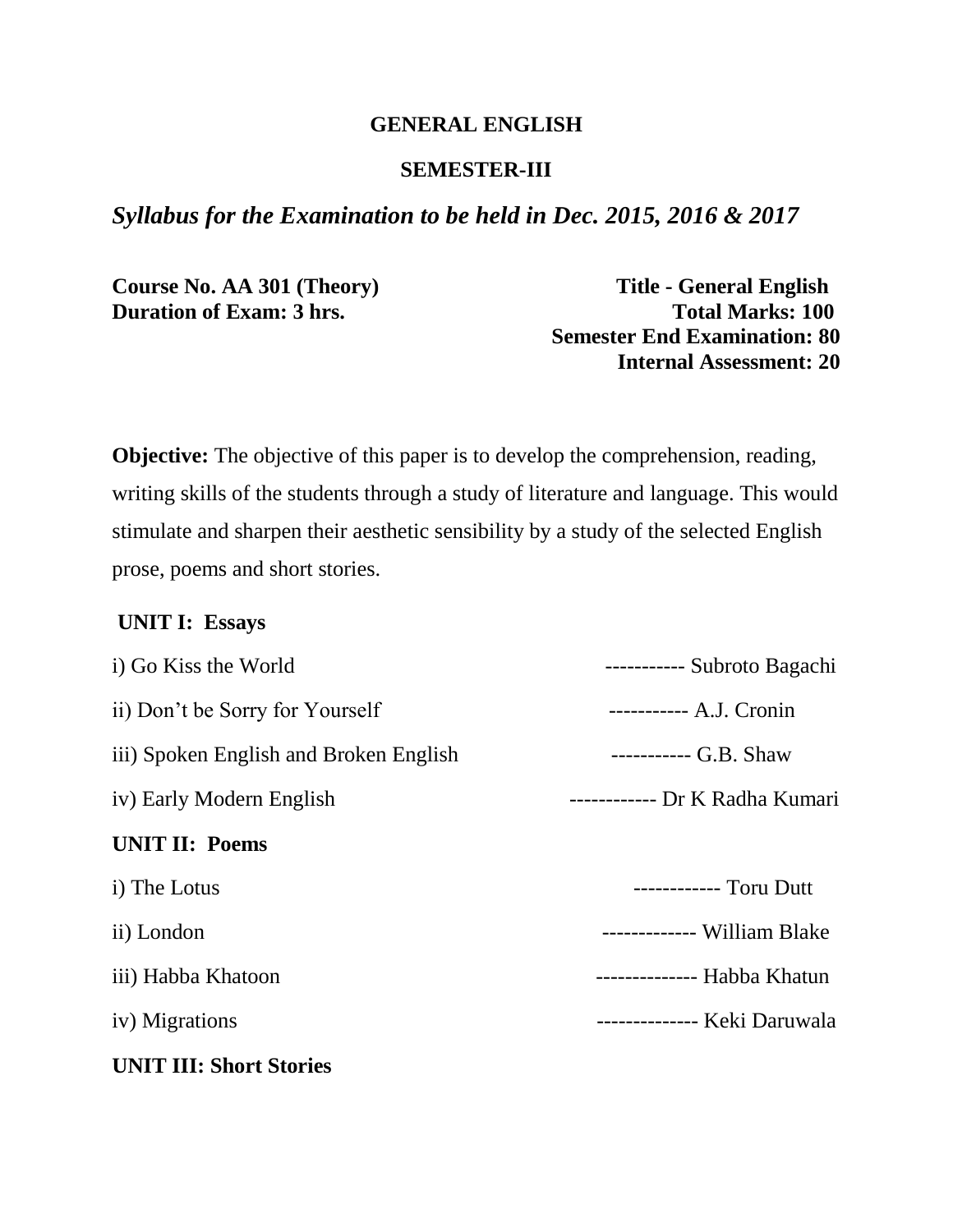| i) The Gold Frame       | $------R.K. Laxman$   |
|-------------------------|-----------------------|
| ii) Miyan's Farm        | $------$ Krishna Prem |
| <b>UNIT IV: Grammar</b> |                       |
| i) Articles             |                       |

- ii) Punctuation and Capitalization
- iii) Change of voice
- iv) Modals and auxiliary verbs

# **UNIT V: Reading, Writing and Speaking Skills**

- i) Ways of Reading, Rules of word stress
- ii) Transcriptions of words
- iii) Précis Writing

# **Mode of Examination**

# **Section A**

This section will cover units I to III and will have three long answer type questions for 10 marks each with internal choice. The prescribed word limit will be 250-300 words.

# **Section-B**

This section will cover units I to III and will have five short answer questions. The candidates will be required to attempt any three. Each question will be of 6 marks and the prescribed word limit will be 60-80 words.

# **Section – C**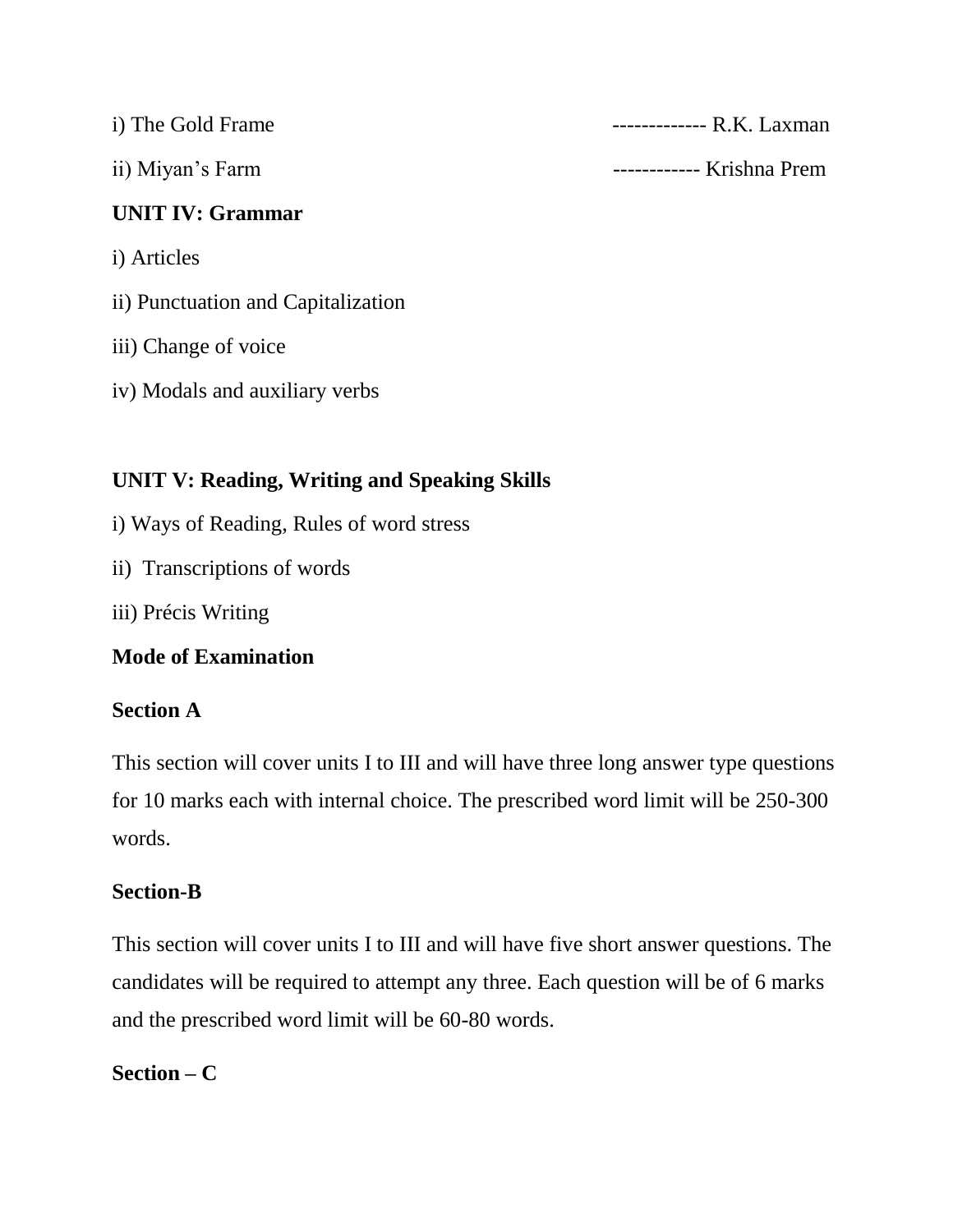This section will have two questions of 16 marks each.

The first question will have four parts of four marks each. In each part seven questions will be asked and the students will attempt four out of seven.

The second question will have three parts. The first two parts will be of four marks each and will deal with part i and ii of Unit V. In each part seven questions will be set and the candidate will attempt any four in each part. The third part will be set on précis writing and will carry eight marks.

The questions will be set from the prescribed text book.

### **Suggested Reading:**

1) *Spoken English and Broken English*, Linguaphone Institute.

2) *Indian Writing in English* by K.R. Srinivasa Iyengar. Sterling publisher.

3) *William Blake's London: An Interpretation* by Samir Mazarweh. Grin Verlag publishers.

4) *Habba Khatoon: The Nightingale of Kashmir* by S.N. Wakhlu Roli Books Private Ltd.

5) *An Anthology of Commonwealth Poetry* by C.D. Narasimhaiah. Macmillan India.

6) *Fantasy: A Collection of Short Stories* by V. Sasikumar. Orient Longman Pvt. Ltd.

7) *Comprehensive English Grammar and Composition* by S.C. Gupta. Arihant Prakashan.

8) *The Routledge Handbook of Language and Professional Communication* by Vijay Bhatia, Stephen Bremner. Routledge Publishing house.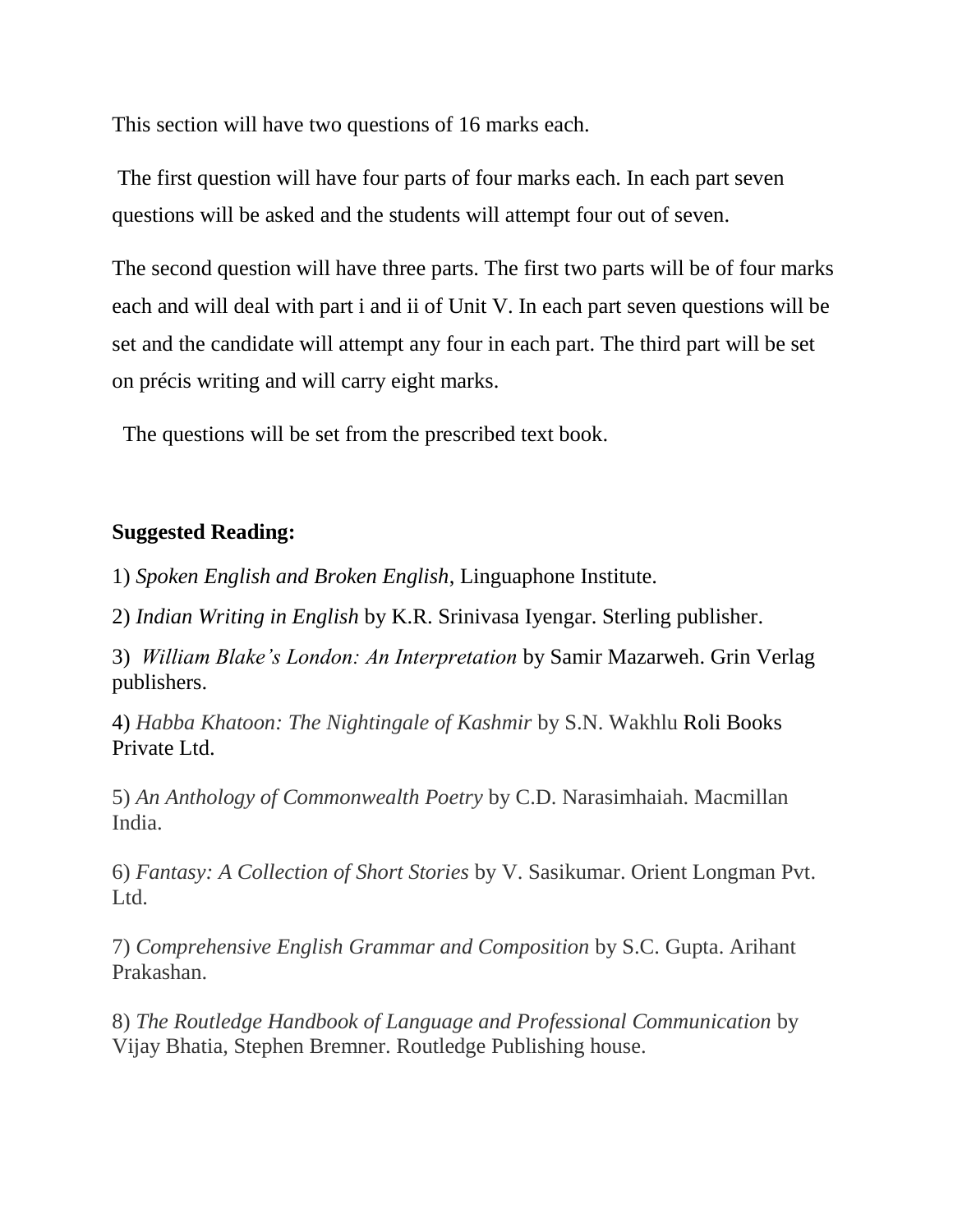### **ENGLISH LITERATURE**

#### **SEMESTER-III**

### *Syllabus for the Examination to be held in Dec. 2015, 2016 & 2017*

Course No. EL 301(Theory) Title -English Literature **Duration of Exam: 3 hrs.** Total Marks: 100 **Semester End Examination: 80 Internal Assessment: 20**

**Objective:** The objective of this paper is to acquaint the students with the English milieu and literature written during seventeenth century with special reference to prose, drama and cavalier, puritan and metaphysical poetry. Through the in-depth study of *Macbeth* the students will be able to understand Shakespearean tragedy. They will also study poetry from 1600 to 1660 with special reference to the prominent poets like John Donne, Andrew Marvel, John Milton and John Suckling.

#### **Unit I**

Literary terms:

Aestheticism, Alazon, Agon, Eiron, Black Comedy, Pastoral, Pathetic Fallacy, Fable, Picaresque, Metonymy, Slipslop, Meiosis, Parable.

#### **Unit II**

History:

- Development of Tragedy till Shakespeare.
- Literature in the age of Charles I (Prose, Drama, Cavalier and Metaphysical Poetry)
- **❖** The Puritan Prose.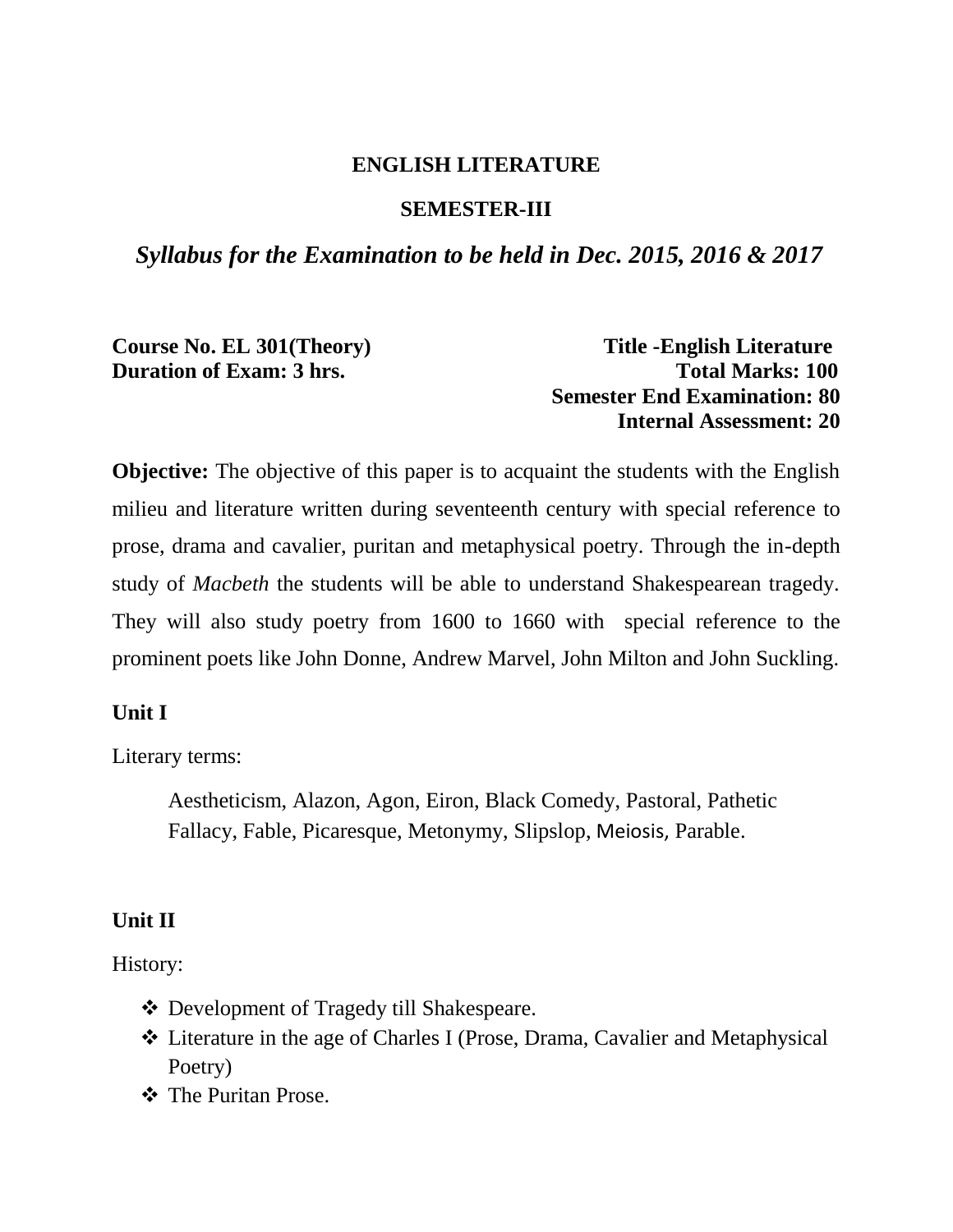The Puritan Poetry.

# **Unit III**

Drama:

William Shakespeare: *Macbeth* (Detailed) References.

# **Unit IV**

Poetry:

John Donne: *The Flee* Andrew Marvell: *To His Coy Mistress* John Milton: *On His Blindness* John Suckling: *A Ballad Upon a Wedding*

# **Mode of Examination:**

**The Paper will be divided into Sections A, B & C**

# **Section -A: Multiple Choice Questions**

Section A will have 12 MCQs covering all the units. Students will write the correct answers of any 8 in the answer sheets. (8x1=8 Marks)

# **Section- B: Short answer type questions**

Section B will have short answer questions from Unit I to Unit V. Four out of Five will have to be attempted by the students.  $(4x4=16 \text{ Marks})$ 

# **Section-C: Long Answer type questions**

Section C will have four long answer type questions from Unit II to Unit V with internal choice from the same unit. Candidate will be required to attempt all in about 250-300 words. (14x4=56 Marks)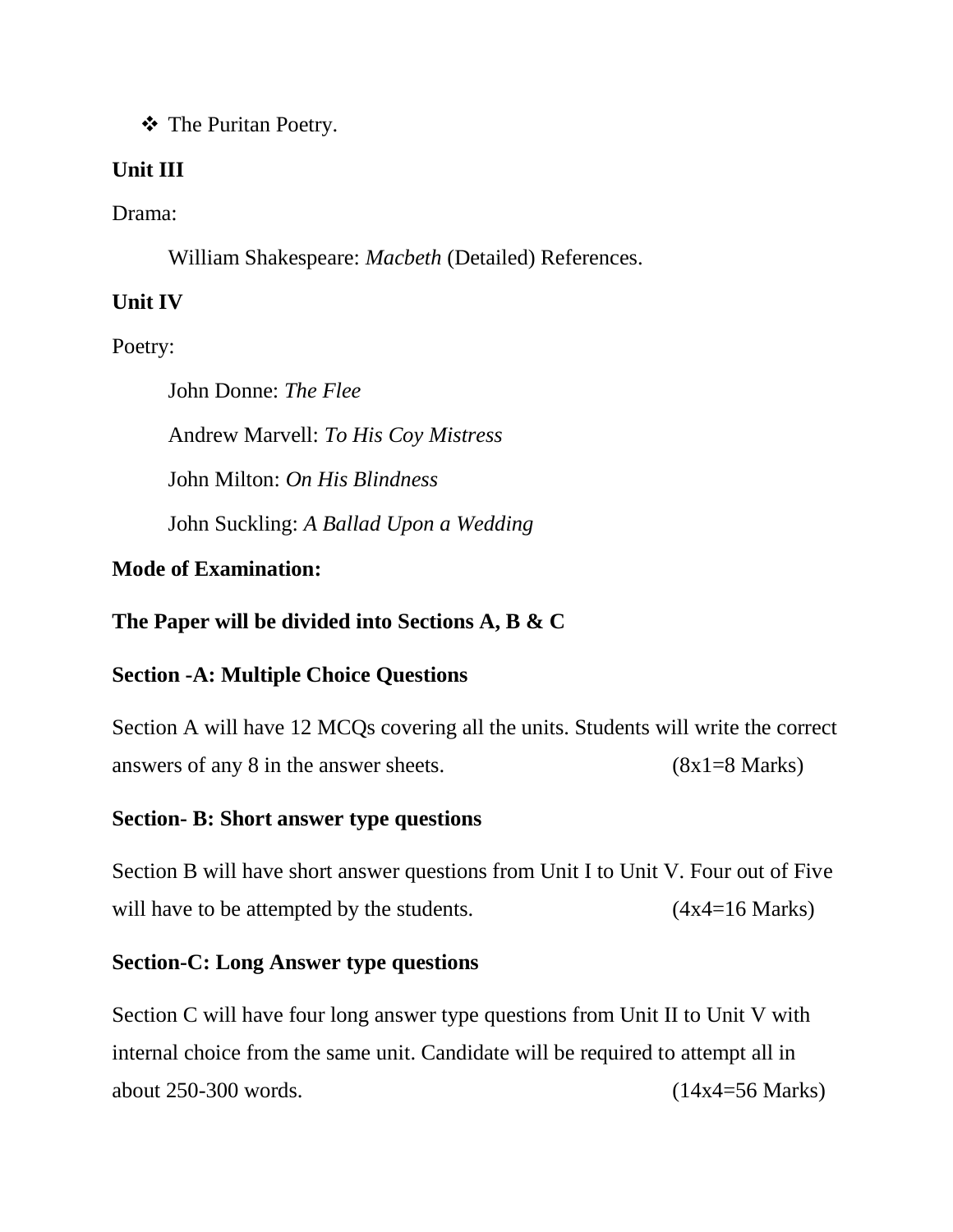### **Suggested reading:**

1) *A Glossary of Literary terms* Eleventh Edition by M.H. Abrams, Geoffrey Harpham. Cengage Learning.

2) *History of English Literature* by N. Jayapalan. Atlantic Publishers.

3) *A Compendious History of English Literature* by R.D. Trivedi. Vikas Publication house.

4) A literary History of England: The Restoration and Eighteenth Century (1660- 1789) by G. Sherburne and D.F. Bond. Albert Croll Baugh.

5) *William Shakespeare's Macbeth: A source book* Ed. Alexander Leggatt. Routledge Guides to Literature.

6*) John Donne The Flea and Andrew Marvell To His Coy Mistress* by Daniela Schulze. Grin Publishers.

7) John Milton: A Short Introduction by Roy Flannagan. Blackwell Publication.

8) *The Facts on File Companion to British Poetry: 17Th and 18th Centuries* by Virginia Brackett. Infobase publication.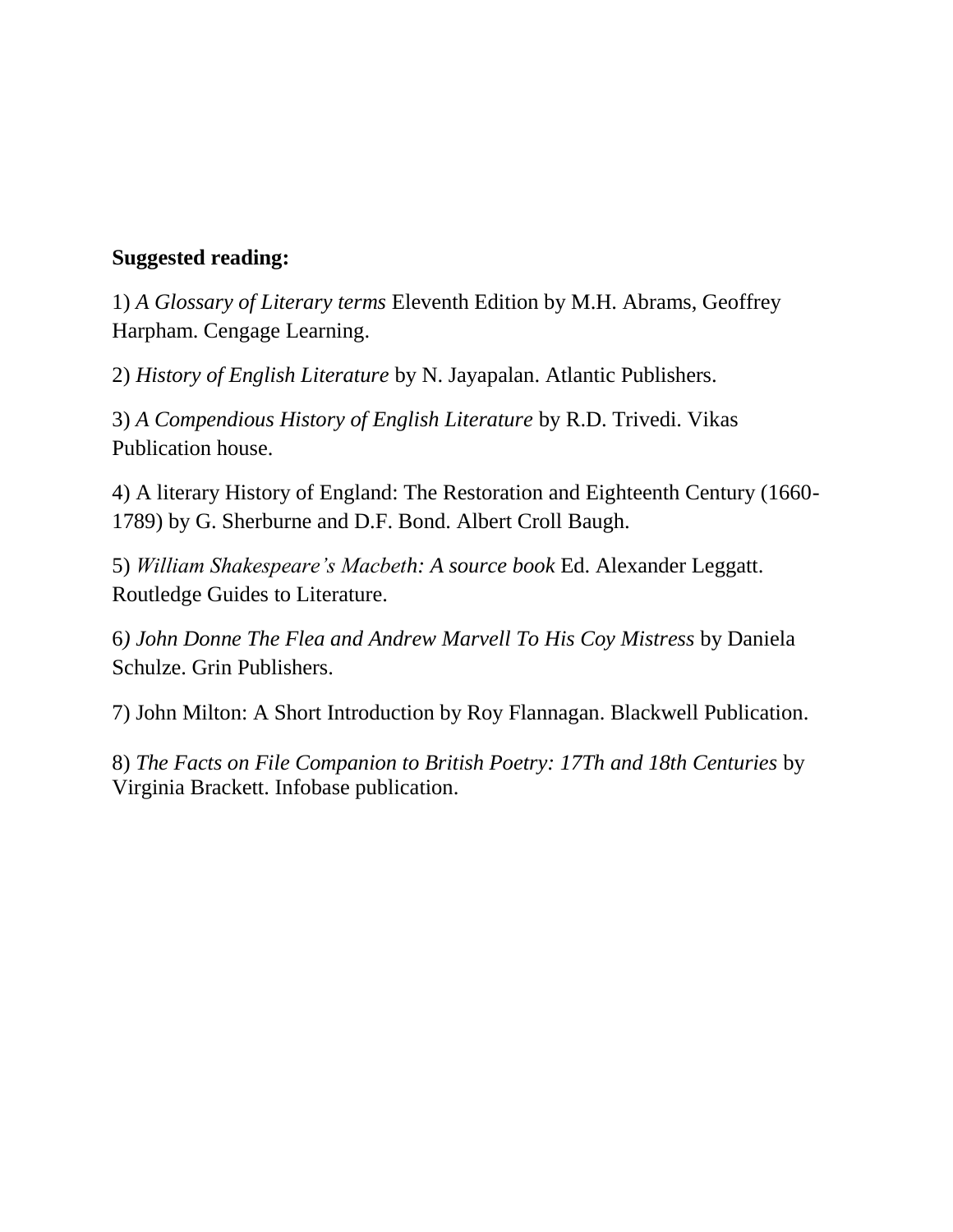### **FUNCTIONAL ENGLISH**

# **SEMESTER-III** *Syllabus for the Examination to be held in Dec. 2015, 2016 & 2017*

**Course No. FE 301 Title – Functional English Duration of Exam: 3 hrs.** Total Marks: 150 **Theory: 100** Semester End Examination: 80 **Internal Assessment: 20 Practical: 50** Internal 25 **External 25**

**Objective:** The objective of this Paper is to enhance the communication ability of the students by introducing situational conversation, strategies of advanced writing skills and also the figurative aspect of English language. They will also be introduced to the skill of copywriting and to improve the competitive skills required in the job market.

### **Unit-I:- Developing Conversational Ability-**

Introducing Self, Meeting and Greeting people, Welcoming visitors, Fixing an appointment, Making/ receiving a telephone call, At the office, At the reception / enquiry counters, At the airport / railway station, At the restaurant, At the travel agency, At the doctor's clinic, At the Chemist, At the hospital At the bank, At the police station.

# **Unit-II:- Advanced writing skills-**

Reports and Factual descriptions- Sports, Accidents, Political; Press release, News items.

# **Unit-III:- Comprehension, Paragraph writing with imaginative use of words as simile, metaphor, irony, satire, personification**.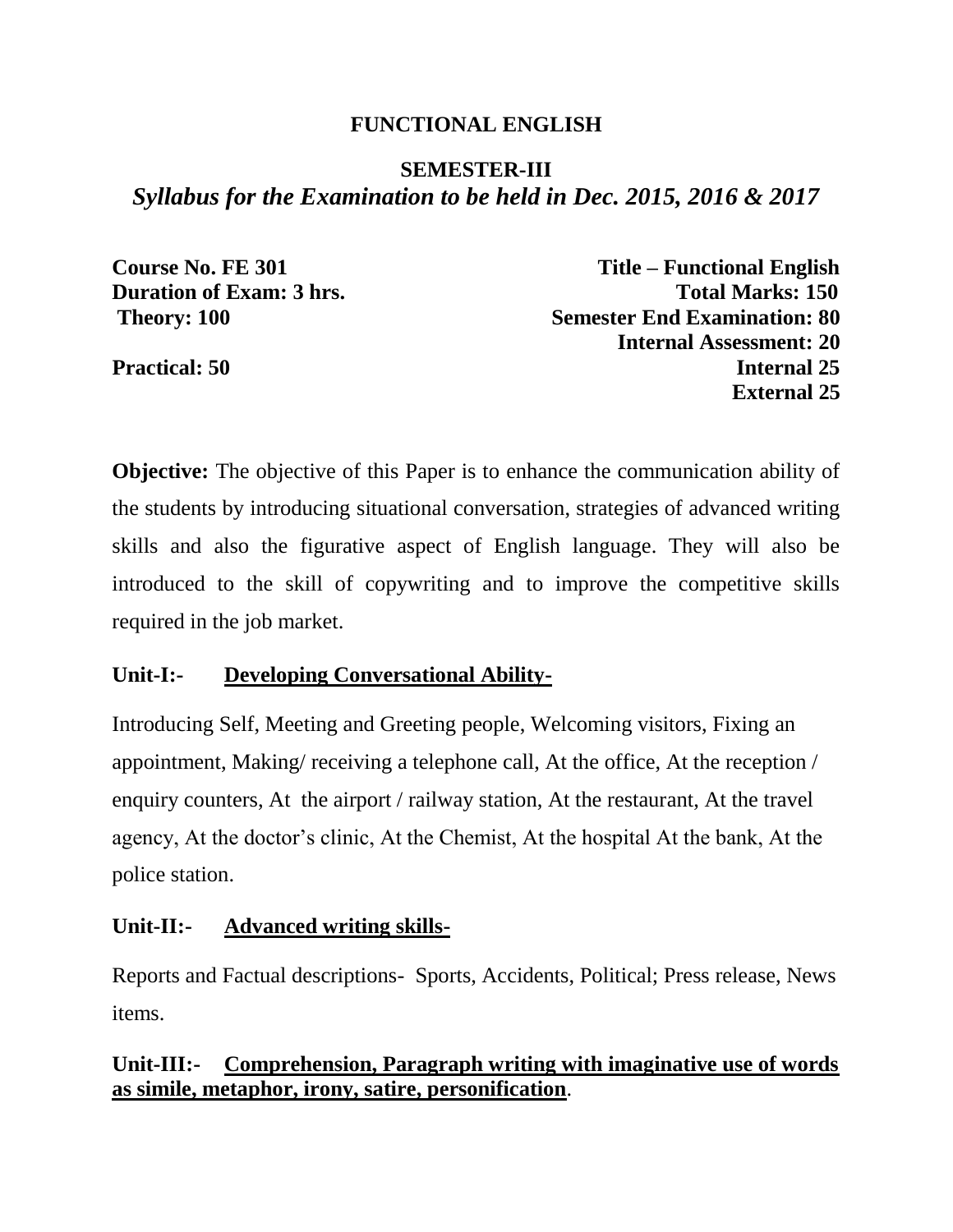# **Unit-IV**:- **Copywriting-**

Language of advertisement-commercial and classified ads; Notice/Poster Writing.

### **Mode of Examination:**

The question paper will contain 8 questions in all with an internal choice and all are to be attempted. Two questions from each unit with internal choice to be set. Each question will carry 10 marks.

# **PRACTICUM**

Role Playing/ Enactment for, e.g. Doctor- patient, salesman-customer.

Pictorial development of stories

Development of Posters, Collage making etc.

Field Visit: visit to any newspaper/media house

One Workshop on Basic Computer Learning

# **Suggested Reading**

- **Spoken English-A Foundation course Part A & B- by Kamlesh ; Susheela Punitha**
- **Speaking on Special Occasions: Roger Mason**
- **Speaking English Effectively: Krishna Mohan, N. P. Singh**
- **Communication in English (Orient Longman): Bhatnagar & Bell**
- **Hedge, T. 1988, Writing, OUP**
- **John, A. And Harmer, J. 1979, Advance writing Skills, Longman.**
- **Jolly, D. Writing Tasks, OUP**
- **Extensive Use of Newspapers Magazines, VCR and TV in the class is highly recommended.**
- **Halliday & Beangrade An introduction to Text Analysis, Longman**
- **Discourse Analysis, OUP Text Book Series.**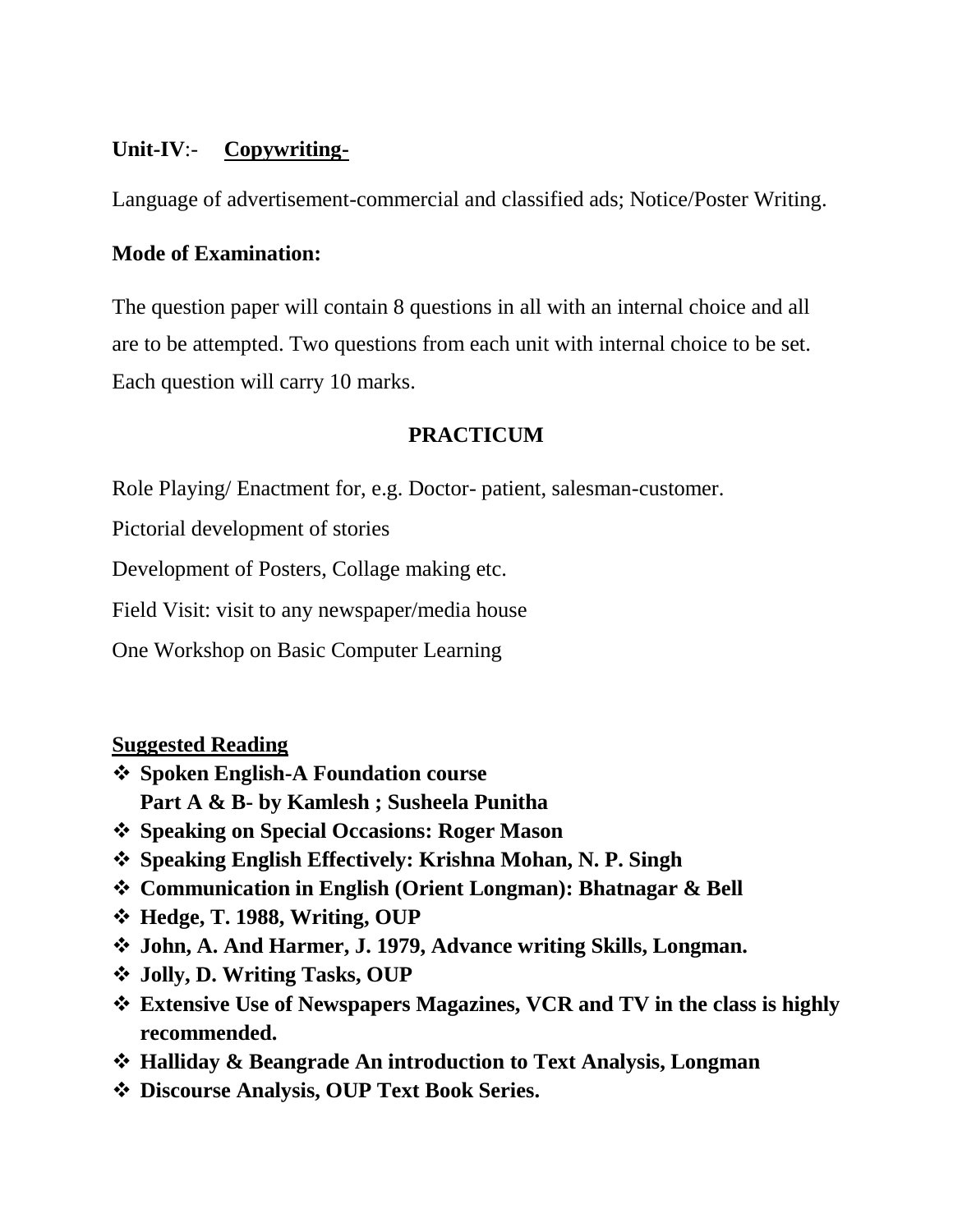- **University Grammar of English**
- **A Fundamental Grammar of English.**
- **Strange, B. Modern English Structure.**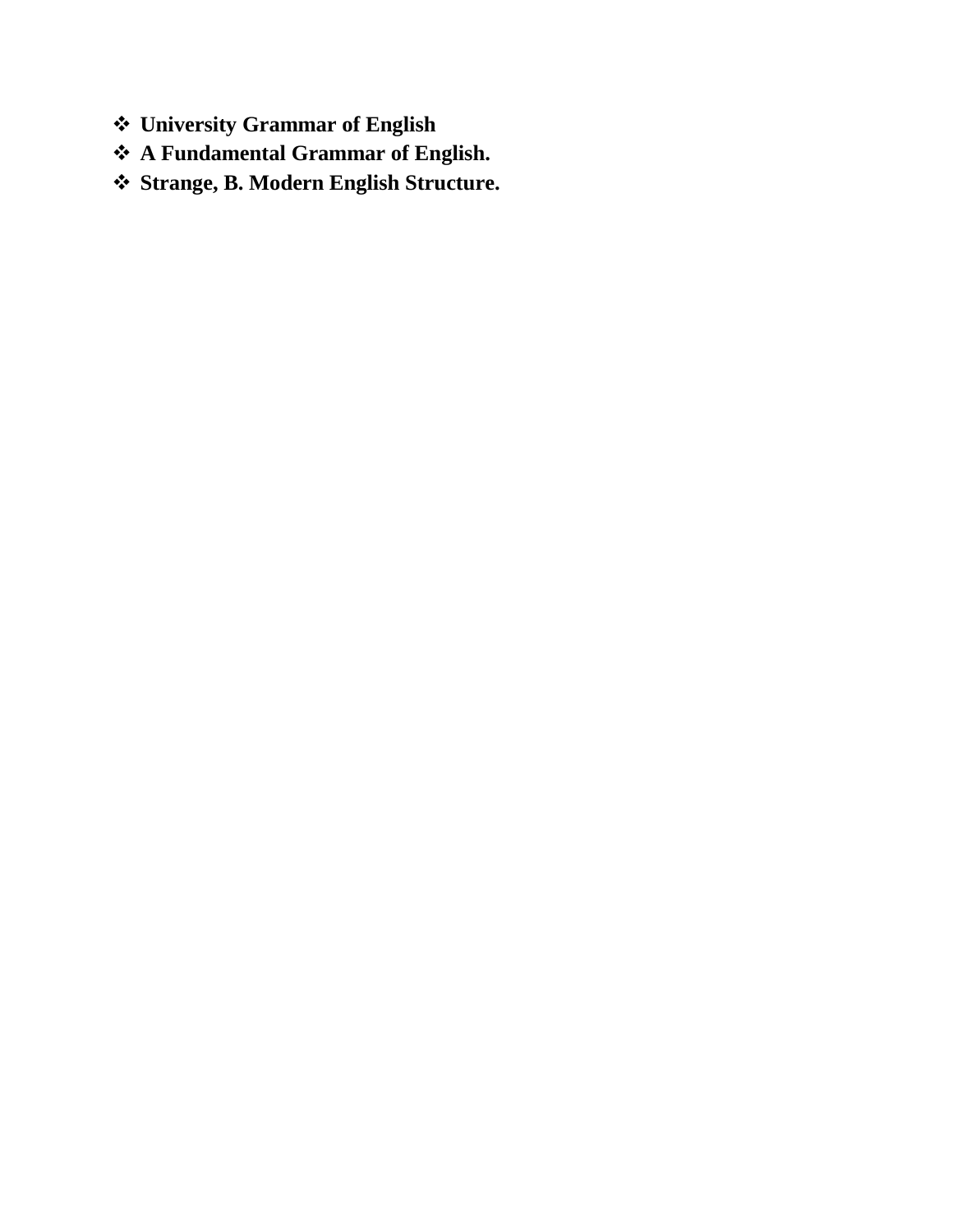### **GENERAL ENGLISH**

#### **SEMESTER-IV**

### *Syllabus for the Examination to be held in May 2016, 2017 & 2018*

**Course No. AA 401 (Theory) Title - General English** 

**Duration of Exam: 3 hrs. Total Marks: 100 Semester End Examination: 80 Internal Assessment: 20**

**Objective:** The objective of this paper is to develop the comprehension, reading, writing skills of the students through a study of literature and language. This would also stimulate and sharpen their aesthetic sensibility by a study of the selected English prose, poems and one act plays.

#### **UNIT I: ESSAYS**

| i) Our muddled Generation                        | ---------------- Dinesh Kumar    |
|--------------------------------------------------|----------------------------------|
| ii) On Exercise of Fans                          | ----------------- Joseph Addison |
| iii) Position of Women in Ancient India<br>Gupta | ---------------- Padmini Sen     |
| iv) Why I Write                                  | ----------------- Mulk Raj Anand |
| <b>UNIT II: Poems</b>                            |                                  |
| i) The Crutches                                  | -------------- Bertolt Brecht    |
| ii) The Diameter of the Bomb                     | -------------- Yehuda Amichai    |
| iii) An Abandoned Dusk                           | -------------- Yash Sharma       |
| iv) Daffodils, The New Version                   | ---------------- David Cram      |
| <b>UNIT III: One Act Play</b>                    |                                  |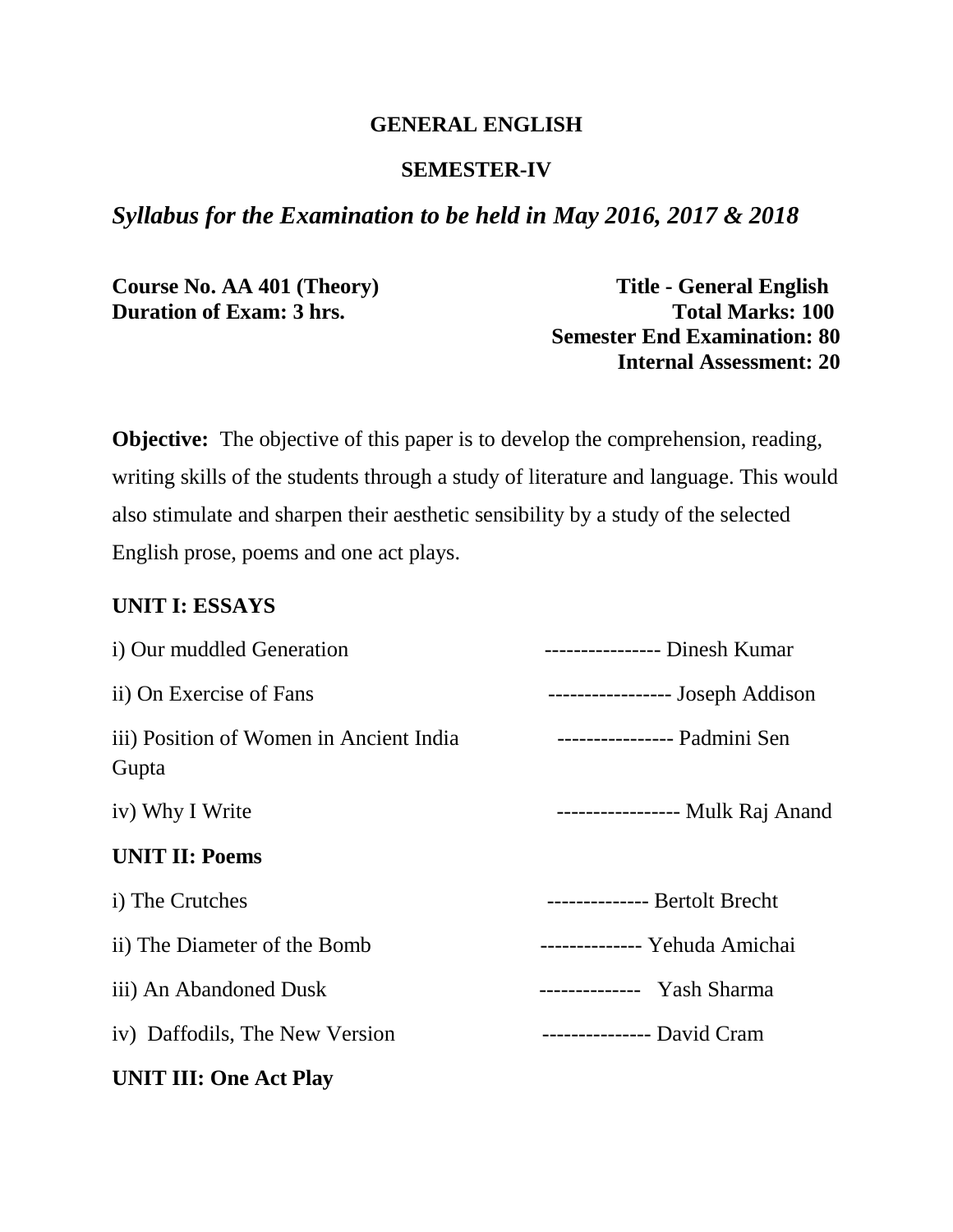Augustus Does His Bit **---------------------** G.B. Shaw

# **UNIT IV: GRAMMAR**

i) Direct/ Indirect Speech

ii) The infinitive and the -ing form

# **UNIT V: Reading, Writing and Speaking Skills**

i) Speech Patterns

ii) Letter Writing, Job Application, CV

# **Mode of Examination**

# **Section A**

This section will cover units I to III and will have three long answer type questions for 10 marks each with internal choice. The prescribed word limit will be 250-300 words.

# **Section-B**

This section will cover units I to III and will have five short answer questions. The candidates will be required to attempt any three. Each question will be of 6 marks and the prescribed word limit will be 60-80 words.

# **Section – C**

This section will have two questions of 16 marks each.

The first question will have two parts based on direct/indirect and the infinitive and –ing form respectively and each part will carry eight marks. In each part twelve questions will be set out of which the candidate would be required to attempt eight.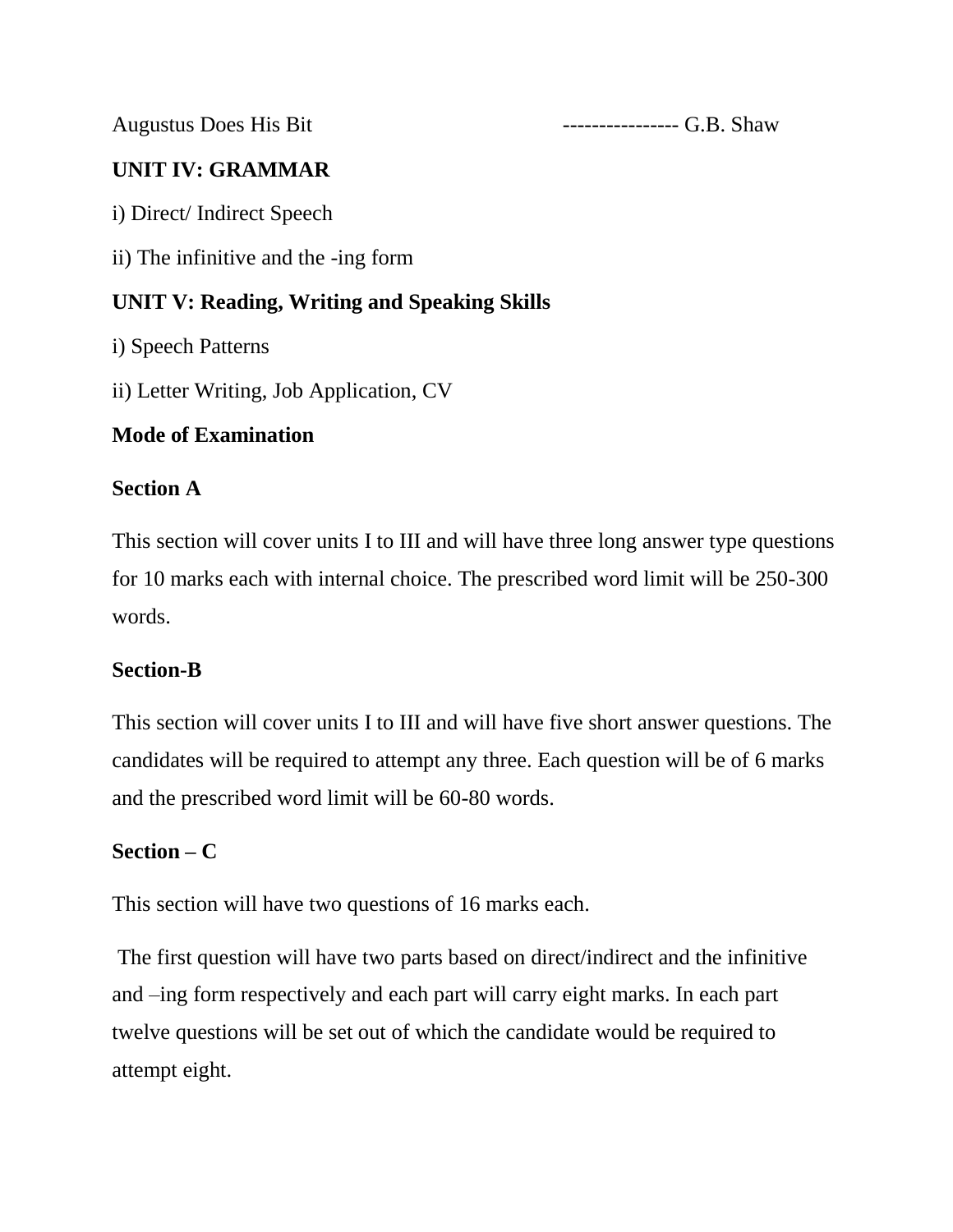The second question will have two parts of eight marks each with internal choice and will test the candidate on (i) speech patterns and (ii) Letter Writing, Job Application, CV.

The questions will be set from the prescribed text book.

# **Suggested Reading:**

1) *The Spectator: With Notes, and a General Index* by Joseph Addison, Sir Richard Steele. Google Books.

2) *Women in India* by Padmini Sen Gupta. Google Books.

3) *Indian Writing in English* by K.R. Srinivasa Iyengar. Sterling Publisher.

4) *The Selected poetry of Yehuda Amichai* by Yehuda Amichai, C.K. Williams.

University of California Press.

5) *The Collected Plays of G.B. shaw (Illustrated)* by G.B. Shaw E-artnow Publishers.

6) *Oxford Guide to English Grammar.* John Eastwood. OUP.

7) *English Grammar in Steps*. David Bolton and Noel Goodey. Richmond

Publishing

8) *The Literacy Cookbook: A Practical Guide to Effective Reading, Writing, Speaking, and Listening Instruction* by Sarah Tantillo. Jossey Bass Publishers.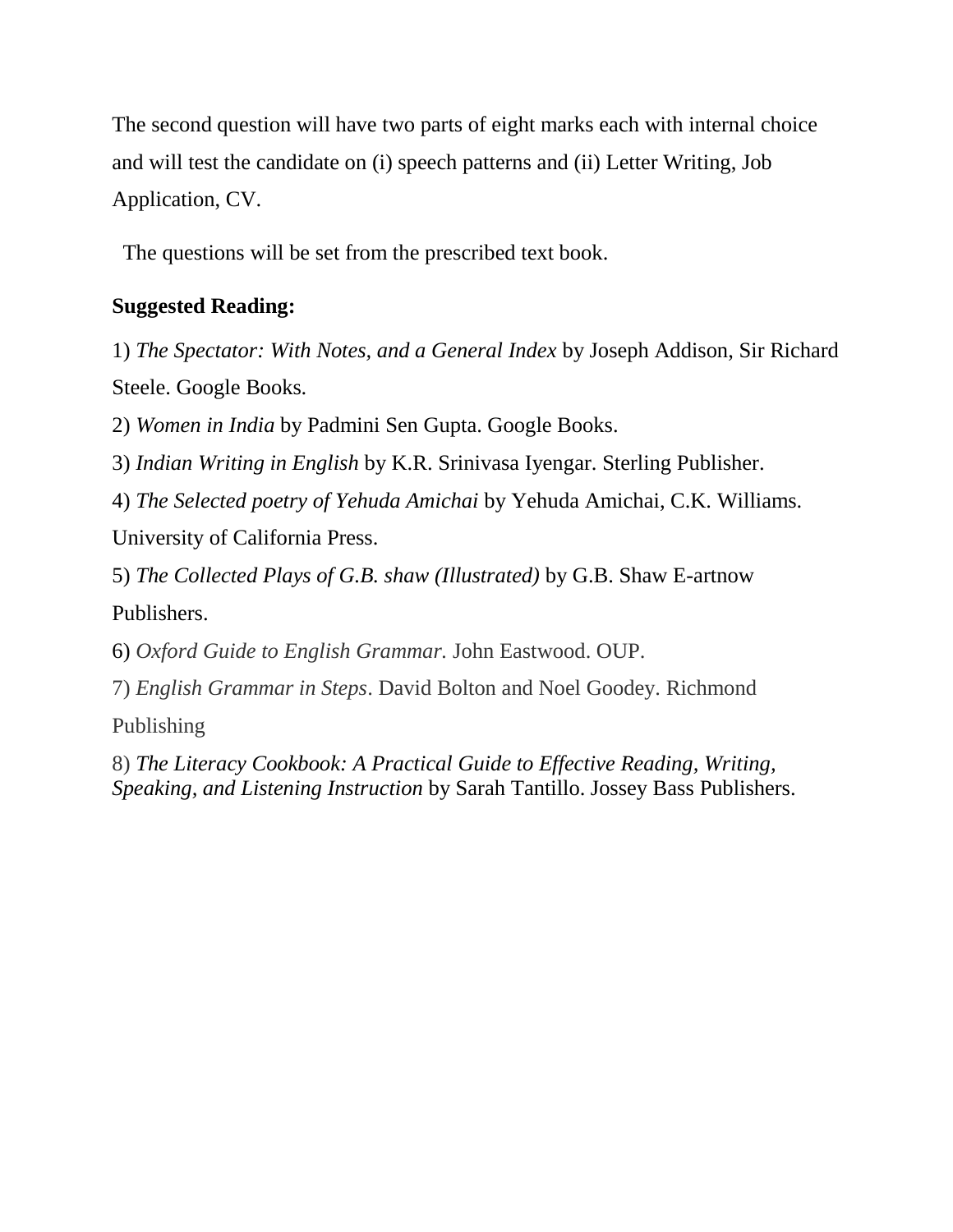#### **ENGLISH LITERATURE**

#### **SEMESTER-IV**

### *Syllabus for the Examination to be held in May 2016, 2017 & 2018*

**Course No. EL 401(Theory) Title - English Literature** 

**Duration of Exam: 3 hrs.** Total Marks: 100

**Semester End Examination: 80**

**Internal Assessment: 20**

**Objective:** The objective of this paper is to introduce the students to the main literary developments in England during the Restoration period. The students will be introduced to the emerging genre of prose fiction with reference to the pioneer of the English fiction John Bunyan. The paper will also make students familiar with Restoration poetry through John Dryden and Restoration comedy through William Congreve.

#### **Unit I**

Literary Terms:

Comedy of manners, Masque, Malapropism, Maxim, Slapstick, Melodrama, Parody, Repartee, Bombast, Grotesque.

#### **Unit II**

History of English Literature (1660-1700)

- Characteristics of Restoration Drama.
- Characteristics of Restoration Prose and Fiction.
- Characteristics of Restoration Poetry.

### **Unit III**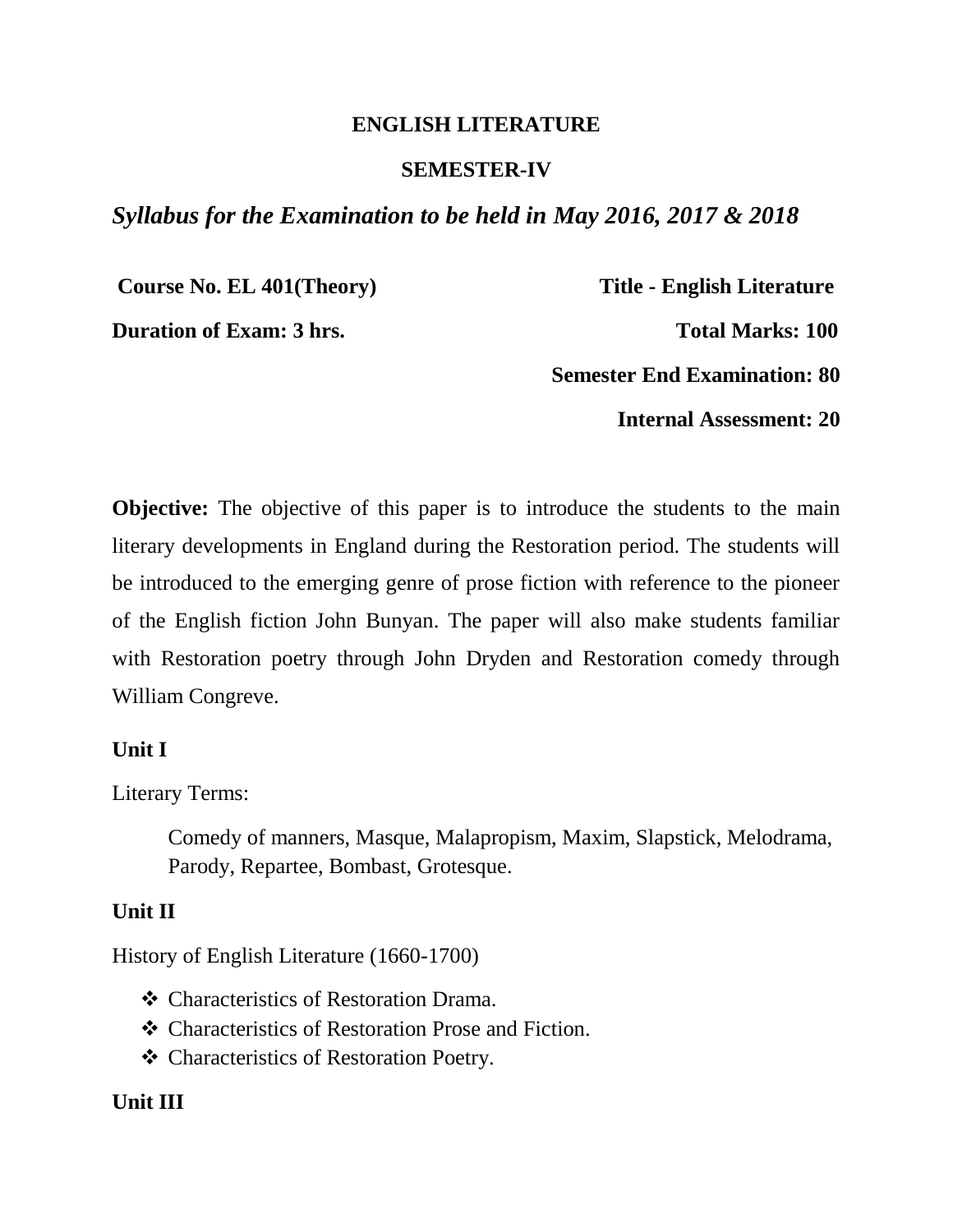John Bunyan: *Life and Death of Mr. Badman*

### **Unit IV**

John Dryden: *Mac Flecnoe* 

### **Unit V**

William Congreve: *Love for Love (Drama)*

### **Mode of Examination:**

#### **The Paper will be divided into Sections A, B & C**

#### **Section -A: Multiple Choice Questions**

Section A will have 12 MCQs covering all the units. Students will write the correct answers of any 8 in the answer sheets.  $(8x1=8 \text{ Marks})$ 

#### **Section- B: Short answer type questions**

Section B will have short answer questions from Unit I to Unit V. Four out of Five will have to be attempted by the students.  $(4x4=16 \text{ Marks})$ 

#### **Section-C: Long Answer type questions**

Section C will have four long answer type questions from Unit II to Unit V with internal choice from the same unit. Candidate will be required to attempt all in about 250-300 words. (14x4=56 Marks)

### **Suggested reading:**

1) *A Glossary of Literary terms* Eleventh Edition by M.H. Abrams, Geoffrey Harpham. Cengage Learning.

2) *History of English Literature* by N. Jayapalan. Atlantic Publishers.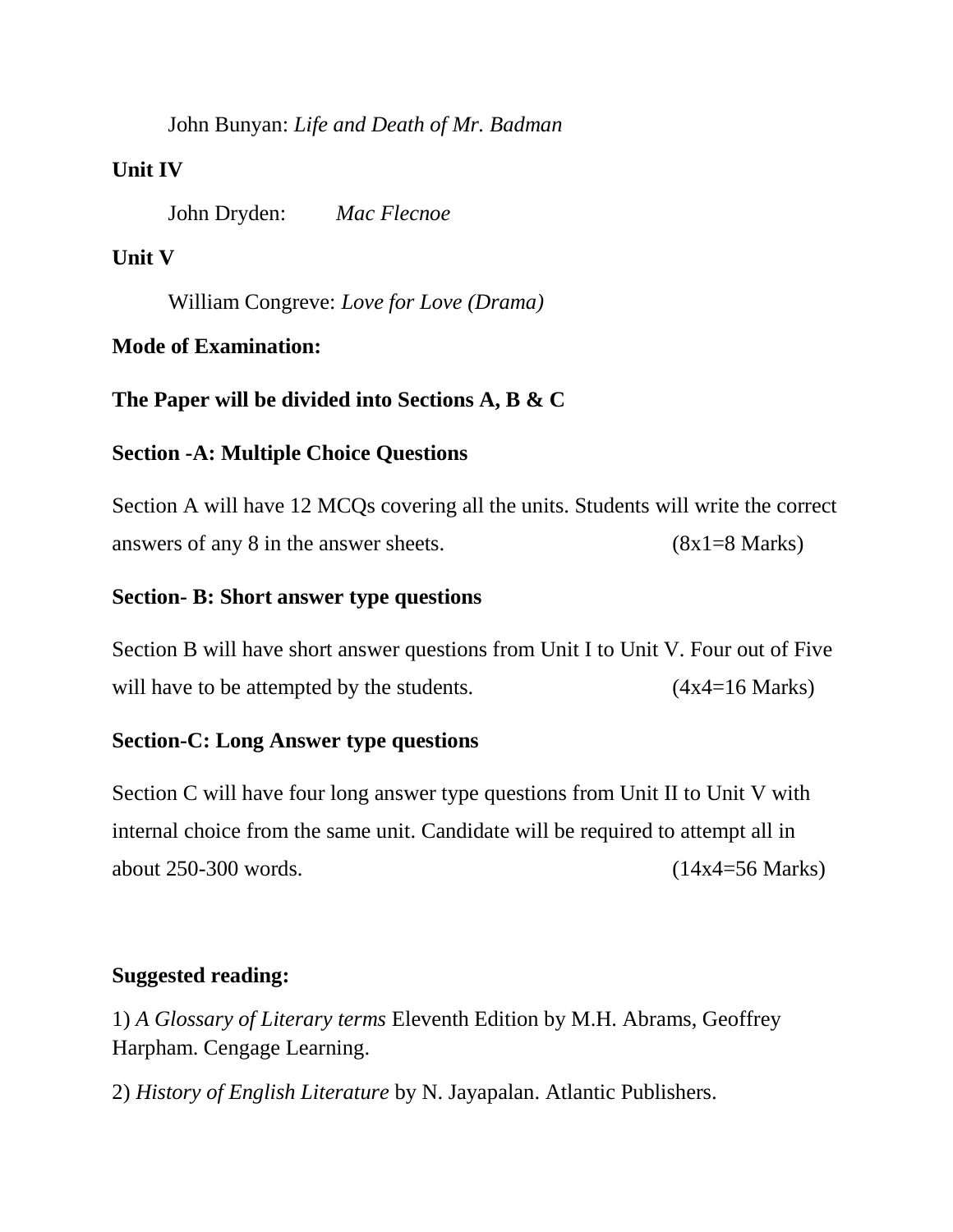3) *A Compendious History of English Literature* by R.D. Trivedi. Vikas Publication house.

4) A literary History of England: The Restoration and Eighteenth Century (1660- 1789) by G. Sherburne and D.F. Bond. Albert Croll Baugh.

5) *Life and Death of Mr. Badman and The Holy War* by John Bunyan and John Brown. Cambridge Publication.

6) *John Dryden: A Survey and Bibliography of Critical Studies, 1895-1974* by David J. Latt, Samuel Holt Monk. Minnesota Archive Edition.

7) The Critical Heritage: William Congreve Ed. Howard Erskine-Hill, Alexander Lindsay. Routledge Publication.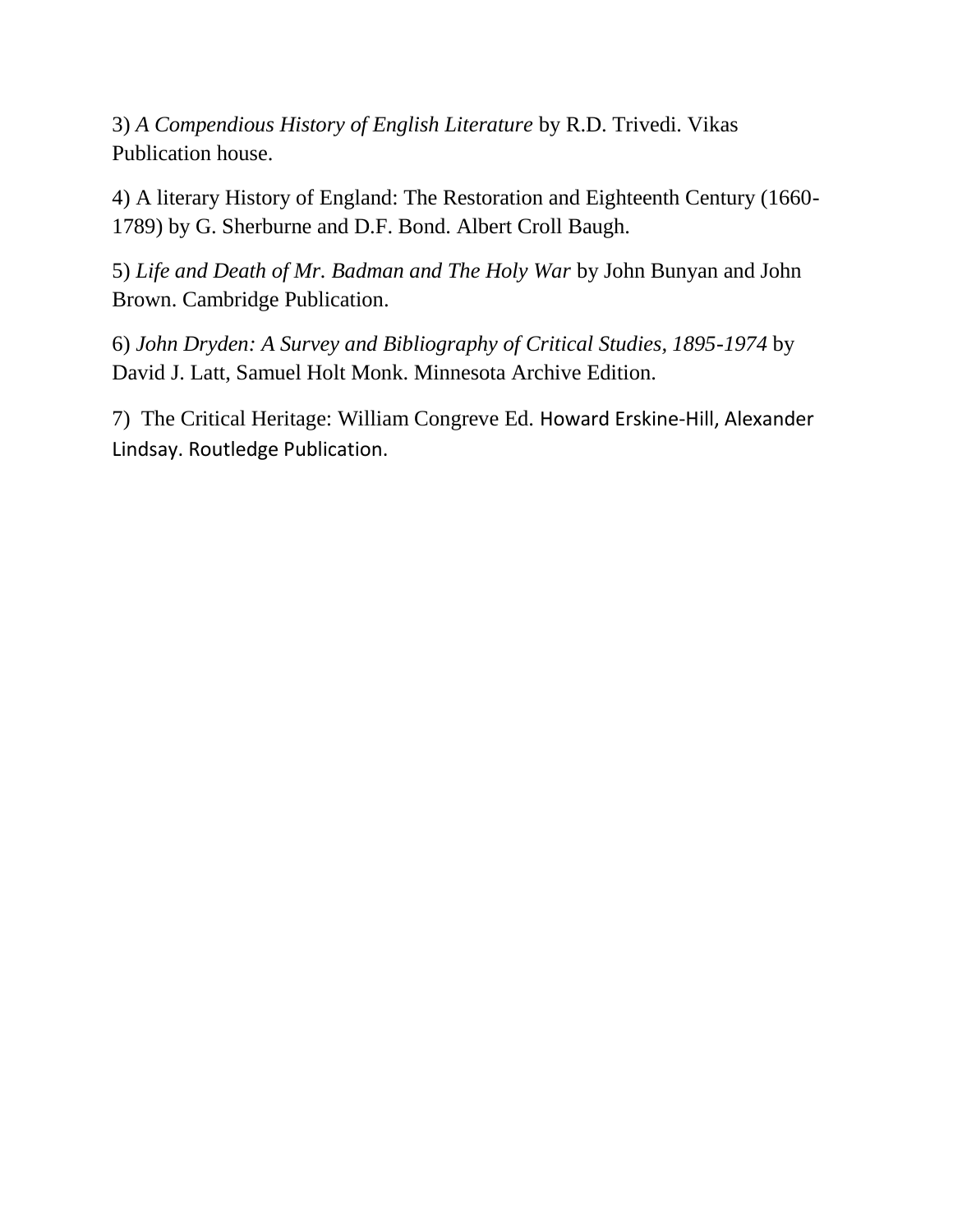#### **FUNCTIONAL ENGLISH**

#### **SEMESTER-IV**

*Syllabus for the Examination to be held in May 2016, 2017 & 2018*

**Course No. FE 401 Title – Functional English Duration of Exam: 3 hrs.** Total Marks: 150 **Theory: 100** Semester End Examination: 80 **Internal Assessment: 20 Practical: 50** Internal 25 **External 25**

**Objective:** This course aims to further enhance the spoken and writing skills by introducing students to various drafting techniques required in the professional world. They will also be introduced to the field of Radio/ TV anchoring.

#### **Unit-I:- Developing Conversational Ability-**

Formal Interviews, Booking a room in a hotel, Seeking permission, Seeking/ Giving advice and making suggestion. Persuading and dissuading people, Expressing hopes / wishes/regrets/concerns, Congratulating people, Expressing sympathy and offering condolences, making an apology, making a request.

#### **Unit-II:- Formal Letter Writing-**

Official/Business/Letters to the editor /letters of request / placing orders/ giving reminders /making complaints / orders/ circulars.

### **Unit-III**:- **Precis writing , Speech writing , Article writing-**

#### **Unit-IV:- Fundamentals of Radio/ T.V. Anchoring.**

Writing scripts for T.V and Radio Programmer/ Radio Jockey.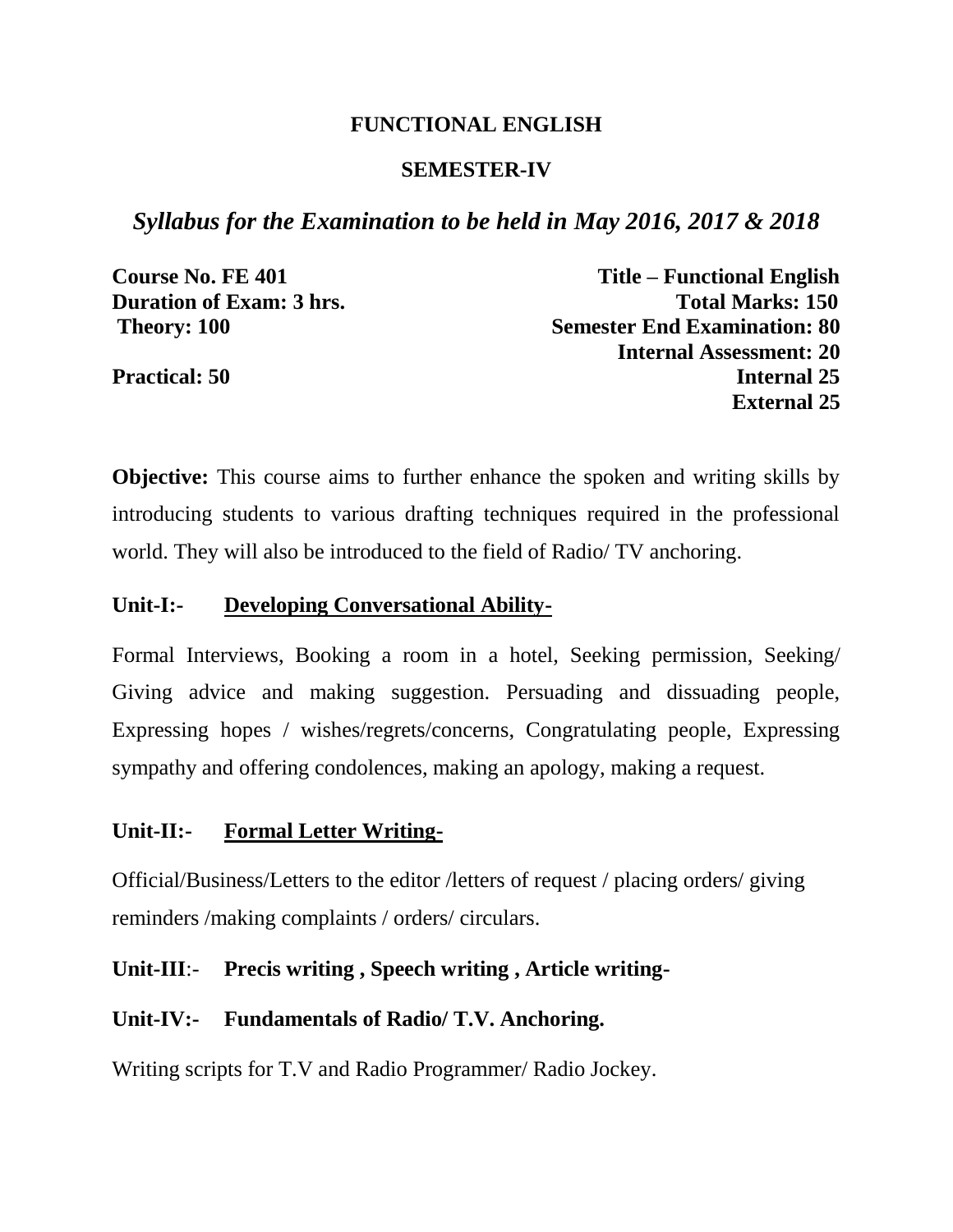### **PRACTICUM**

Group Discussion Role playing/ Enactment Field visit: visit to Radio/ T.V. station Workshop on T.V. / Radio

### **Mode of Examination:**

The question paper will contain 8 questions in all with an internal choice and all to be attempted. Two questions from each unit with internal choice to be set. Each question will carry 10 marks.

#### **Suggested Reading**

- **Spoken Foundation course** 
	- **Part A & B- by English-A Kamlesh ; Susheela Punitha**
- **Speaking on Special Occasions: Roger Mason**
- **Speaking English Effectively: Krishna Mohan, N. P. Singh**
- **Communication in English (Orient Longman): Bhatnagar & Bell**
- **Hedge, T. 1988, writing OUP**
- **John, A. And Harmer, J. 1979, Advance writing Skills Longman.**
- **Jolly, D. Writing Tasks, OUP**
- **Extensive Use of Newspapers Magazines, VCR and TV in the class is highly recommended.**
- **Halliday & Beangrade An introduction to Text Analysis, Longman**
- **Discourse Analysis, OUP Text Book Series.**
- **University Grammar of English**
- **A Fundamental Grammar of English.**
- **Strange, B. Modern English Structure.**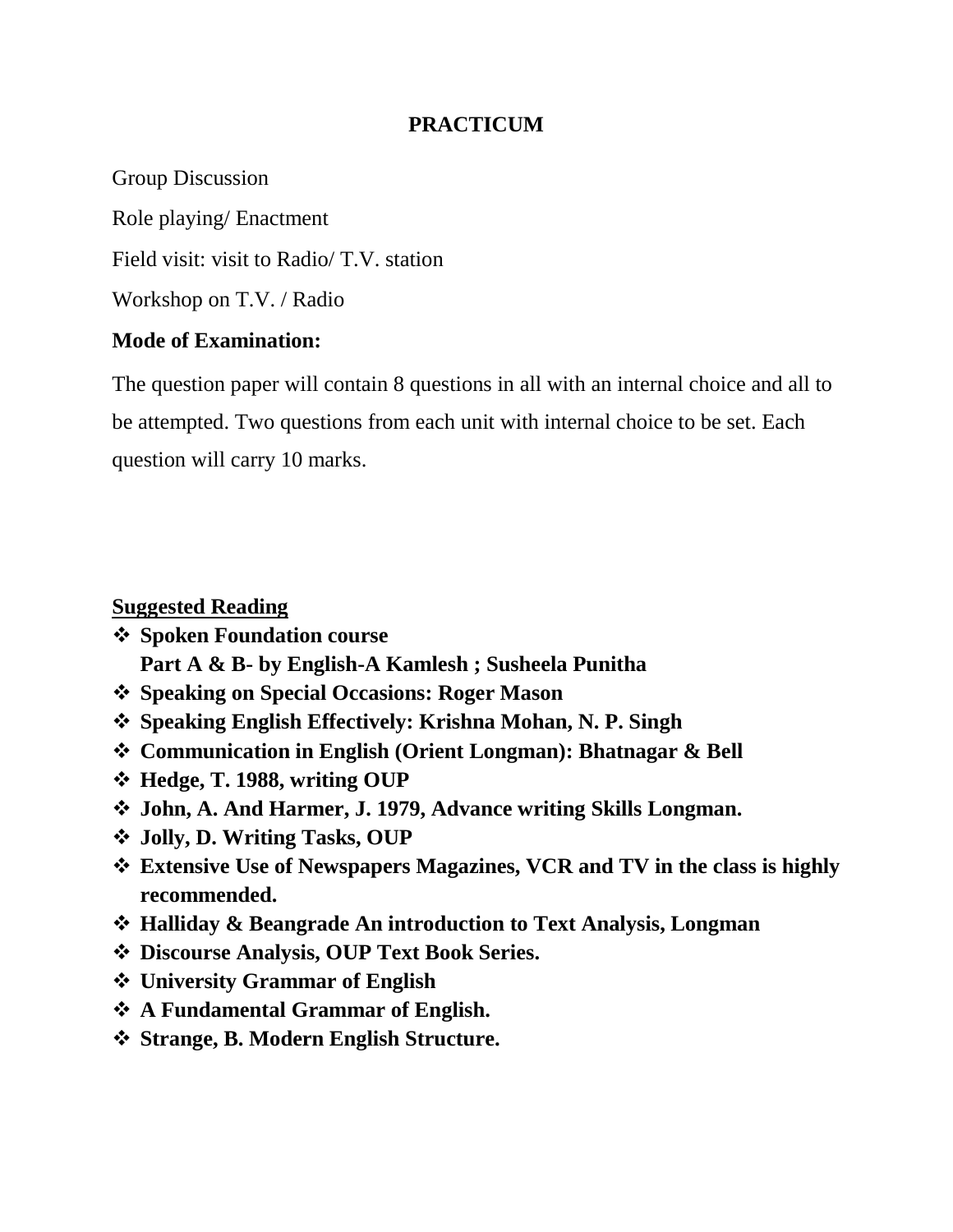### **GENERAL ENGLISH**

### **SEMESTER-V**

# *Syllabus for the Examination to be held in Dec. 2016, 2017 & 2018*

**Course No. AA 501 (Theory) Title - General English** 

**Duration of Exam: 3 hrs. Total Marks: 100 Semester End Examination: 80 Internal Assessment: 20**

**Objectives:**-The objective of the course is to develop reading and comprehension skills of the students by a study of selected texts. This course is designed to familiarize the students with some basics of literature and language to equip them to appreciate various genres of literature and nuances of language.

Unit-**1 Novel:** Ernest Hemingway: *Old Man and the Sea* (non detailed).

**Unit-2 Poetry:** The following poems are prescribed

- a) William Blake: The Tyger
- b)Alfred, Lord Tennyson :The Lady of Shallot
- c) Robert Browning: The Last Ride Together
- d) Nissim Ezekiel: The Poet, Lover and Birdwatcher
- e) William Shakespeare: Poet, Lover and Lunatic

### **Unit-3 Report Writing**

#### **Unit-4 Grammar/Language skills**

- **a)** Intonation **b)** Subject-Verb Agreement
- **c)** Eponyms **d)** Homophones
- **e)** Homonyms **f)** Corrections

### **Mode of Examination:**

Q.no1 will be a reference to the context type question from Unit-2. The candidates will attempt any three out of five sections. **(5×3=15marks)**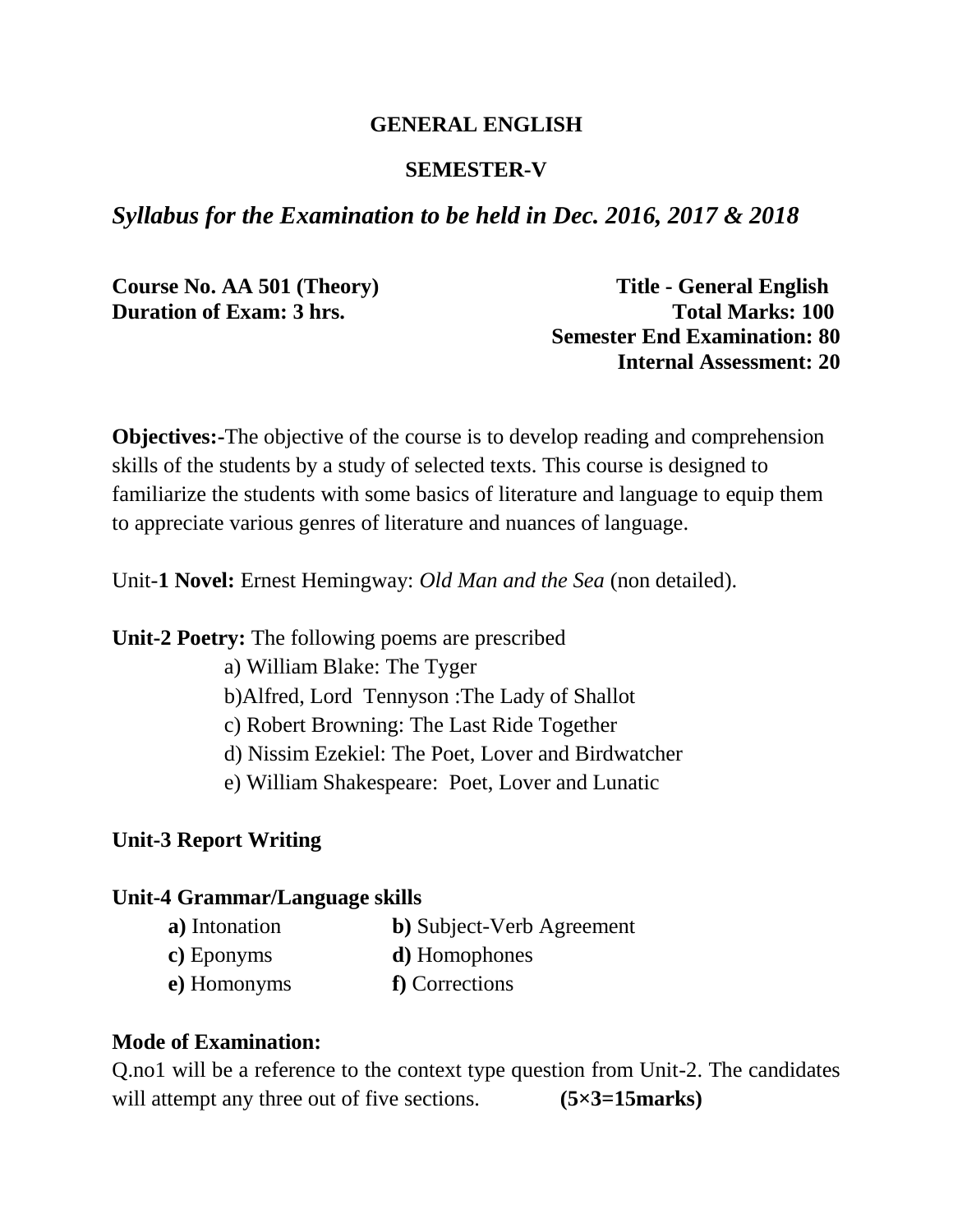Q.No 2 will have two long answer type questions with internal choice from Unit 1. (Word Limit 250 word each) **(7×2=14 marks)**

Q.No. 3 Will have one long answer type question with internal choice from Unit 2. (Word Limit 350 word) **(10×1=10 marks)**

Q.No. 4 Will be based on report writing. The examiner shall provide internal choice to the students. **(**Word Limit 250 word) **(10x1=10)** Q.No 5 shall be divided as:-

a) Intonation: five sentences will be set to locate tone and the associated meaning with that intonation. **(5×1=5 marks)** 

b) Subject-verb agreement: A running paragraph of ten blanks will be set by the examiner. The examiner shall be required to reproduce it with the appropriate form of verbs provided in the brackets. **(5×1=5 marks)**

c) Eponym: Five problems of multiple choice nature shall be set. The candidates shall rewrite all of them with appropriate illustration in the answer sheet.

**(5×1=5 marks)**

d) Homophones: The candidates shall use all the five pairs of homophones in sentences to bring out the difference in their meaning. **(5×1=5 marks)**

e) Homonyms: The candidates shall use all the five pairs of homophones in sentences to bring out the difference in their meaning. The same form of words given needs to be used in the sentences. **(5×1=5marks)**

f) Corrections: Six sentences will be set. The candidates will attempt all by rewriting the incorrect and correct version. **(6×1=6 marks)**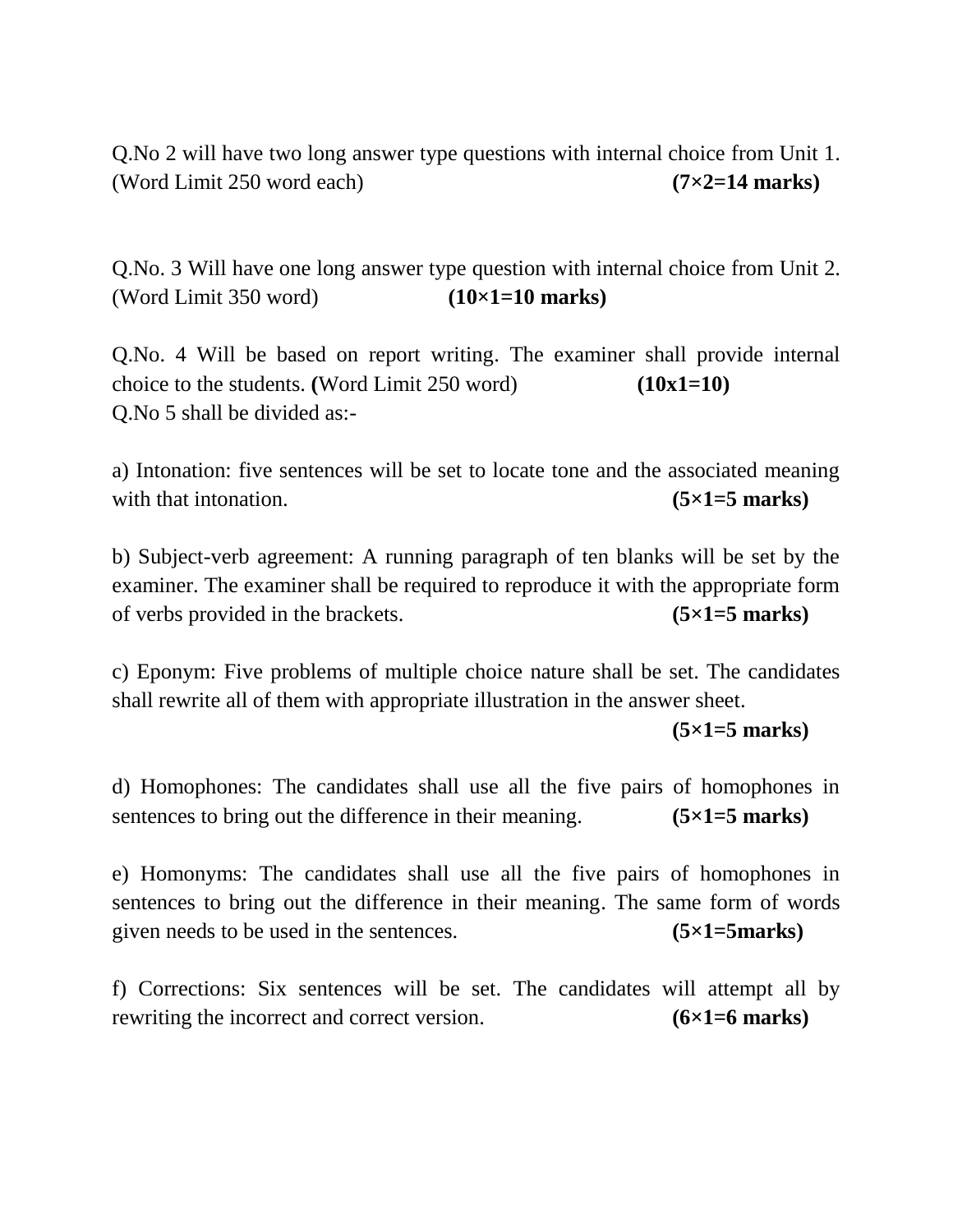### **ENGLISH LITERATURE**

### **SEMESTER-V**

# *Syllabus for the Examination to be held in Dec. 2016, 2017 & 2018*

**Course No. EL 501 (Theory) Title - English Literature Duration of Exam: 3 hrs. Total Marks: 100 Semester End Examination: 80 Internal Assessment: 20**

### **Objective:**

The objective of teaching this paper is to acquaint the learners with yet another important period in the history of English literature which finds various important literary movements and diverse literature written in English. Augustan age is important for its prosaic productions & for a consequent revolt in form of a movement called Romanticism. The period under study also saw emergence of an indigenous genre which flourished as the most popular genre ever since called novel. We have also prescribed some representative works of this period. Learners are advised to read other works also to get a thorough knowledge about this period.

### **Unit I : Literary Terms**

Augustan Age, Heroic Couplet, Romanticism, Medievalism, Imagism, Age of Transition, Ottava Rima , Negative Capability, Satire, Verse-Satire, Mock-epic, Romances, Novella, Novel , Plot, Characterization, Gothic novel & Sentimental Novel.

### **Unit II: History of English Literature: 1700 to 1830**

- Trends in Neo-classical Poetry
- Characteristics of Neo-Classical Prose
- History and Development of English Satire.
- Features of Romantic School of Poetry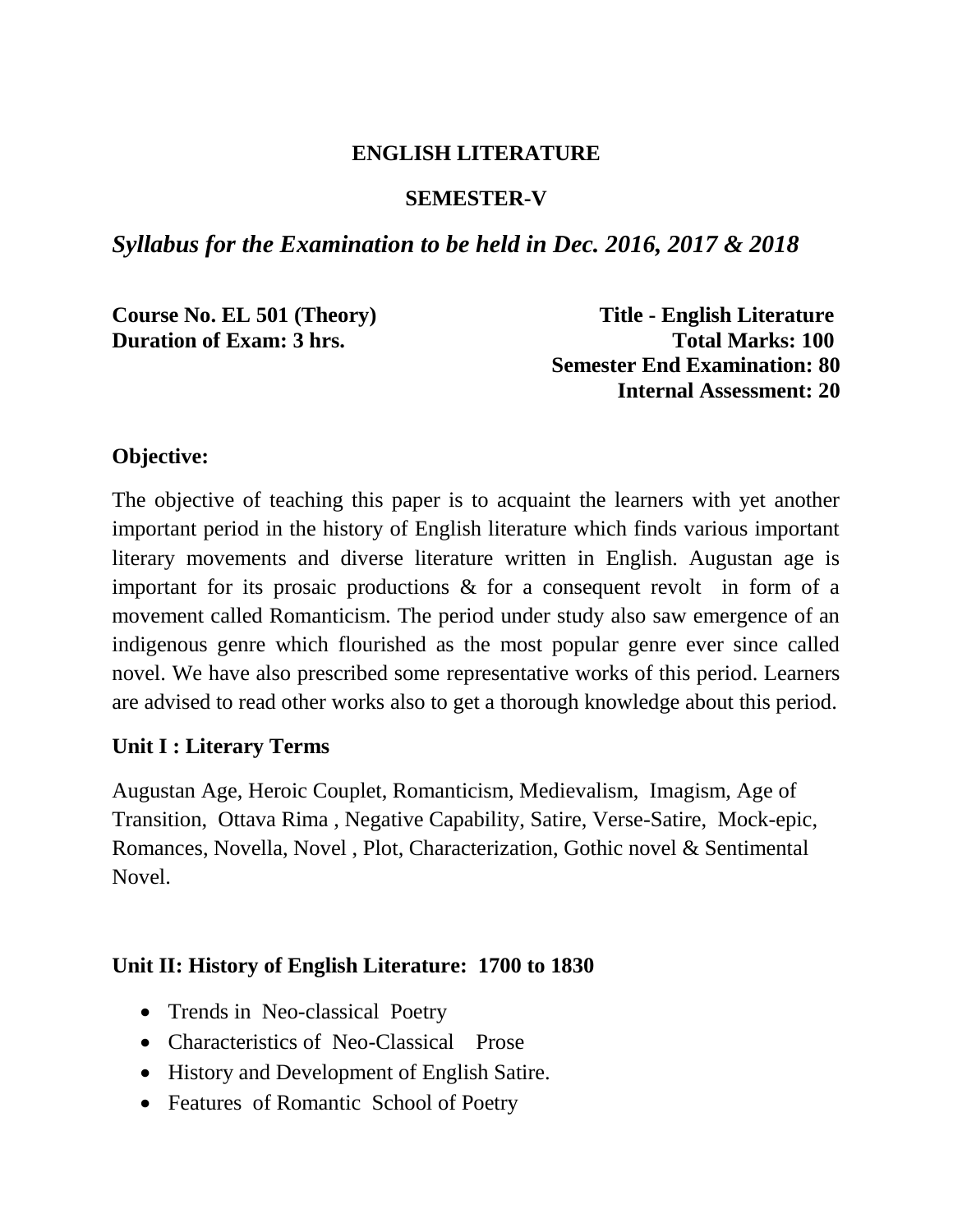• Rise & Development of English Novel till 1830.

### **Unit III : Prose**

Jonathan Swift: A Modest Proposal Joseph Addison: No. 135: The English Language [from The Spectator] Samuel Johnson: *History of Translation*

*Charles Lamb: Imperfect Sympathies*

# **Unit IV: Novel**

Henry Fielding: Tom Jones

# **Unit V: Poetry**

William Blake: London

Percy Bysshe Shelley: Song to the Men of England

John Keats: To Autumn

Walter Scott: Lochinvar

# **Mode of Examination:**

The internal as well as external examination shall have a uniform pattern covering Objective type, short answer type & long answer type questions covering the entire syllabus. The distribution of marks shall be as:

- Internal examination: 20 marks
- Semester End Examination: 80 marks

Q.No 1 shall comprise of 15 multiple choice questions from all units . Students will be required to answer all by re-writing them in their answer sheets. ………..15 marks

Q.No 2 shall cover short answer questions from Unit –I . Four out of five questions of five marks each shall be attempted. The examiner shall test in depth understanding of the examinees who will be required to answer with two illustrations each. The division of marks shall be: Definition= 2marks, two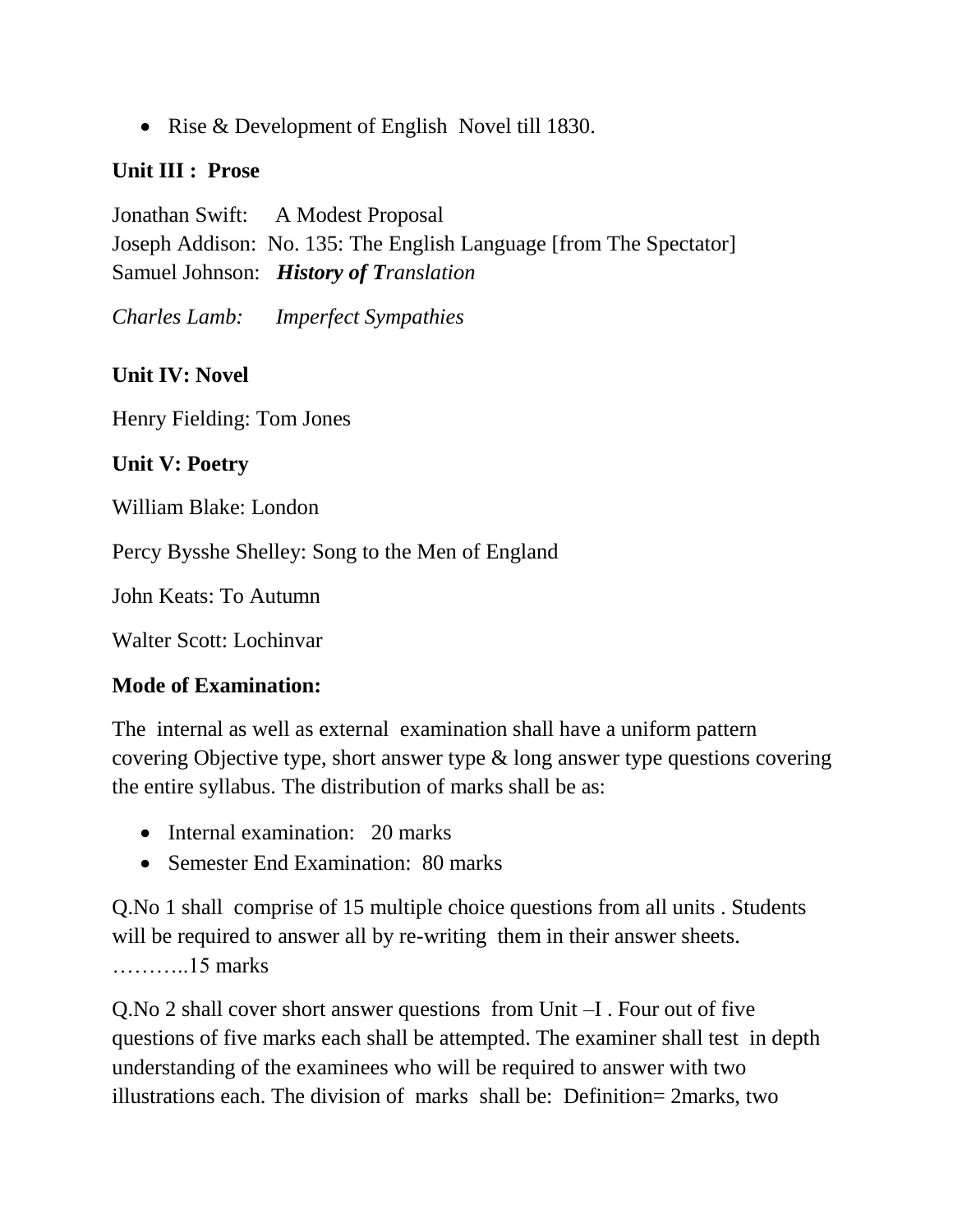illustrations of 1.5 marks each.

……………………………………………….20 marks

Q.No 3, 4 & 5 shall be long answer in nature out of Unit-II, III, IV & V . Three out of four questions to be attempted. Answers shall not exceed 350 words each but shall also not be of inadequate length………15 marks each.

Note: The examiner shall cover all the units uniformly in Q.no 1, 3, 4 & 5.

……………………………………………

# **Suggested Reading:**

- 1. *History of English Literature* by Legouis and Cazamian ( MacMillan India Ltd)
- 2. *A Critical History of English Literature* Vol-II by David Daiches
- 3. *English Literature* by William J. Long (Kalyani Publishers)
- 4. *A History of English Literature* by Michael Alexander; MacMillan Press Ltd. 2000
- 5. *The Short Oxford History of English Literature* by Andrew Sanders: Clarendon Press, Oxford 1994
- 6. Peck, John &Martin , Coyle . *A Brief History of English Literature* .New York . Palgrave, 2004.
- 7. *A Glossary of Literary Terms* By M H Abrams
- 8. *A Dictionary of Literary & Thematic Terms* By Edward Quinn
- 9. Rose Murfin & Supriya M. Ray*. A Bedford Glossary of Critical and Literary Terms*. New York : Macmillian, 1998.
- 10.*Handbook of English Literary History* By Arunodoy Bhattacharya ( Booksaway Kolkata )
- 11. *Poetry the Basics* By Jeffrey Wainwright ( Routledge)
- 12. Swift , Jonathan. "*A Modest Proposal*." Abrams M H , Greenblattht,S. and Stillinger, J. 2000. The Norton Anthology of English Literature,  $8<sup>th</sup>$  Edn, Norton, New York.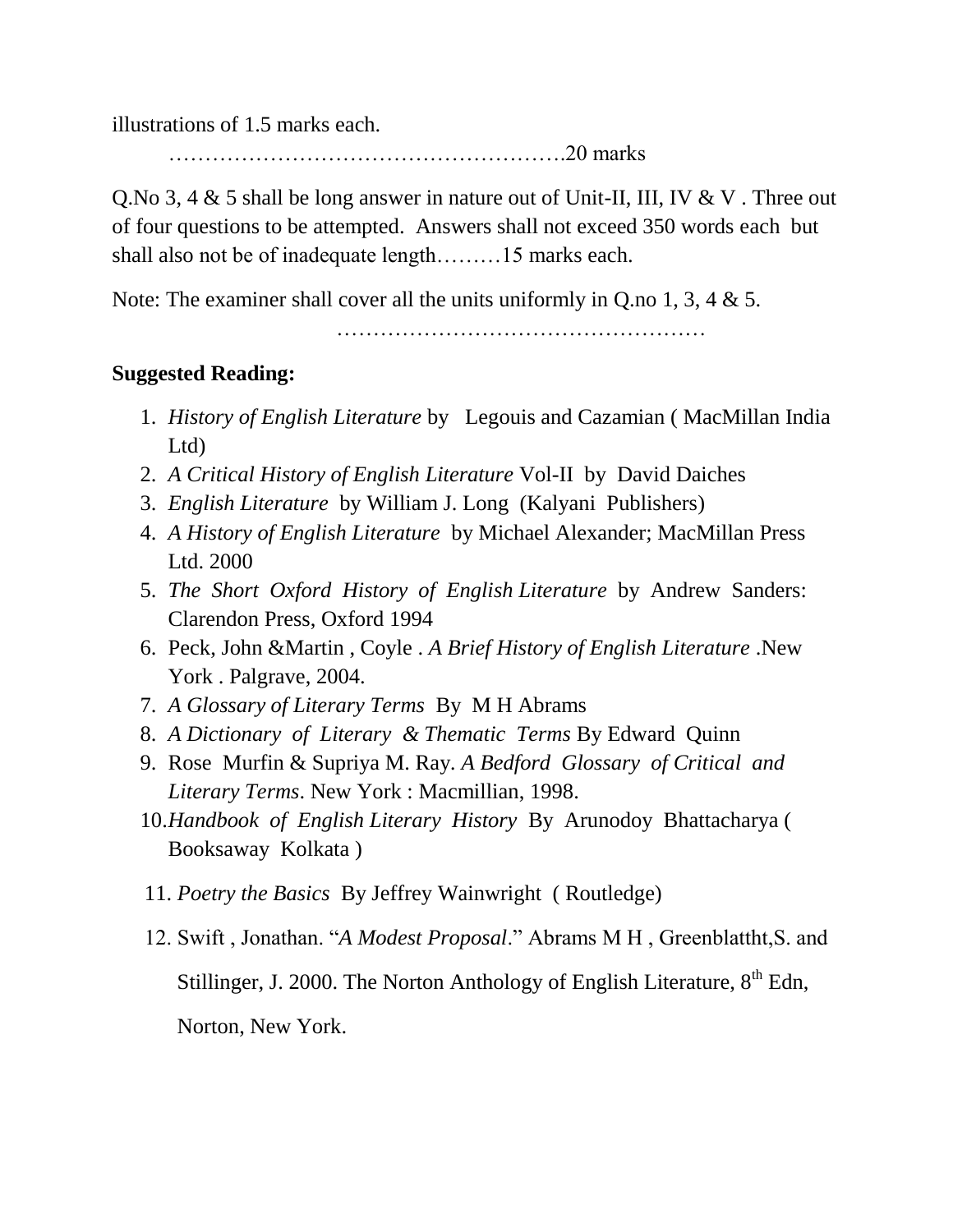### **FUNCTIONAL ENGLISH**

#### **SEMESTER-V**

*Syllabus for the Examination to be held in Dec. 2016, 2017 & 2018*

| Course No. FE 501               | Title – Functional English          |
|---------------------------------|-------------------------------------|
| <b>Duration of Exam: 3 hrs.</b> | <b>Total Marks: 150</b>             |
| <b>Theory: 100</b>              | <b>Semester End Examination: 80</b> |
|                                 | <b>Internal Assessment: 20</b>      |
| <b>Practical: 50</b>            | <b>Internal 25</b>                  |
|                                 | <b>External 25</b>                  |

Objective: - The objective of the paper is to give practical training to the students in news reading, announcing and reporting on Television and Radio from a written script and to improve the personality of the students.

**Unit I**: - Communication, Elements of communication, Formal and Informal Communication channels.

Formal – Downward, Upward, Horizontal, Diagonal.

Informal – Grapevine, consensus

Communication barriers, Socio-psychological barriers

**Unit II**: - Non-Verbal Communication

Types of non-verbal communication, personal appearance, facial expression; eyecontact, gestures, Pro-xemics, Para-language, Kinesis and Body movement, touching.

Functions of non-verbal communication, face to face communication. Audio-Visual communication, silence

**Unit III**: - Reading and Reading Techniques

Reading – Meaning and nature

Reading Techniques – Skimming, scanning and Sensitising, Developing effective reading skills, reading comprehension.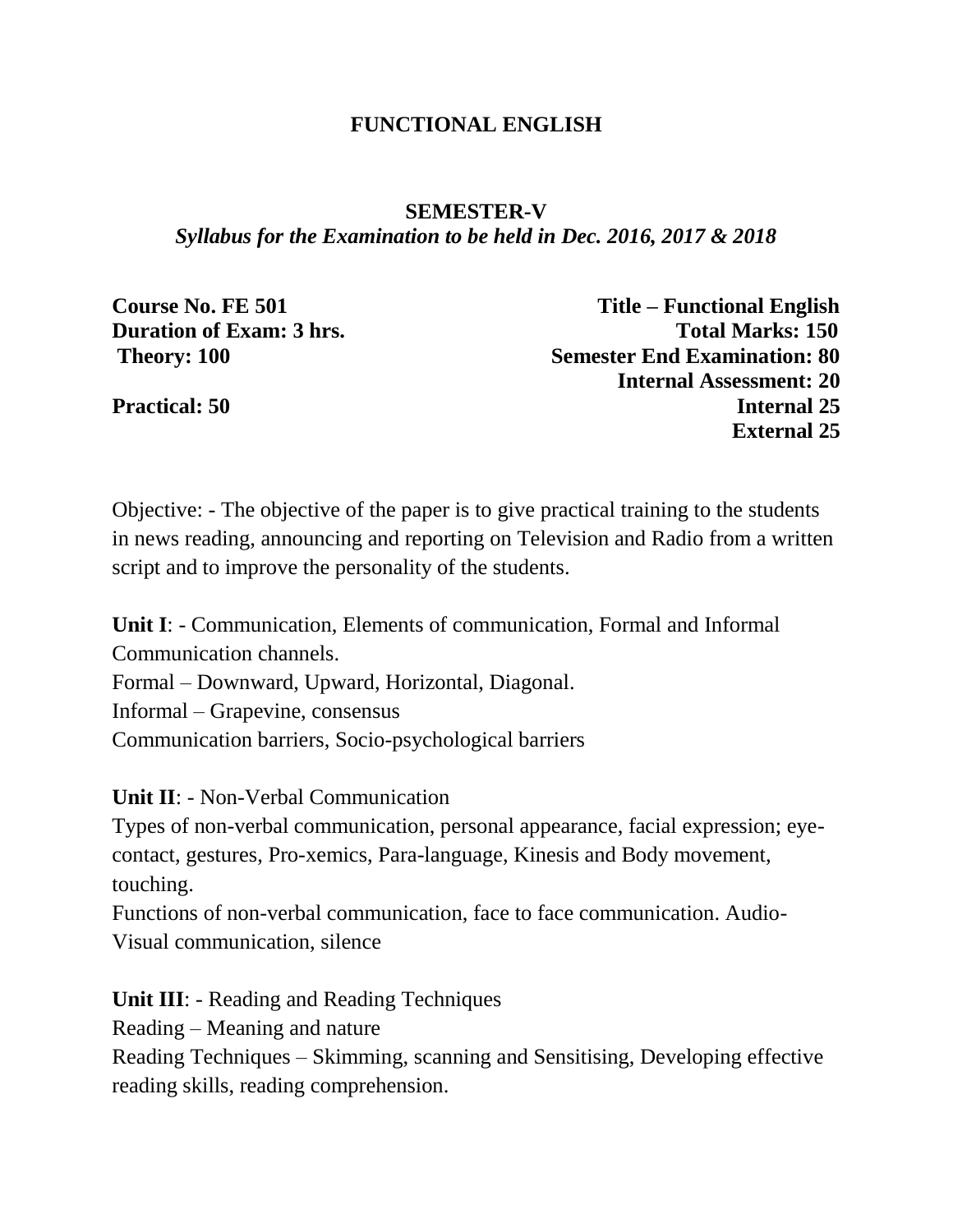**Unit IV:** - Communication through mass media, characteristics of mass communication. Functions and effects of mass media, Future of mass media. Emerging trends in the fields of media: Digitalization - Cumputer, email, internet, multi-media. Role of Satellite Communication. **Mode of Examination:**

The question paper will contain 8 questions in all with an internal choice and all are to be attempted. Two questions from each unit with internal choice to be set. Each question will carry 10 marks.

# **PRACTICUM**

- 1. Practical training in overcoming the communication barriers
- 2. Enhancing the nonverbal communication skills
- a) Gestures b) Facial expressions c) Eye movements d) Body movement
- 3. Improving reading skills
- a) Reading comprehension in the classroom
- b) Improving reading speed from skimming to scanning

4. Power points and two reports (300 words, on contemporary topics like social, global, political, sports).

### **Suggested Reading:**

1. Greenall, Simon, Michael Swan. *Effective Reading Teacher's book: Reading Skills for Advanced Students*. Cambridge University Press, 2010.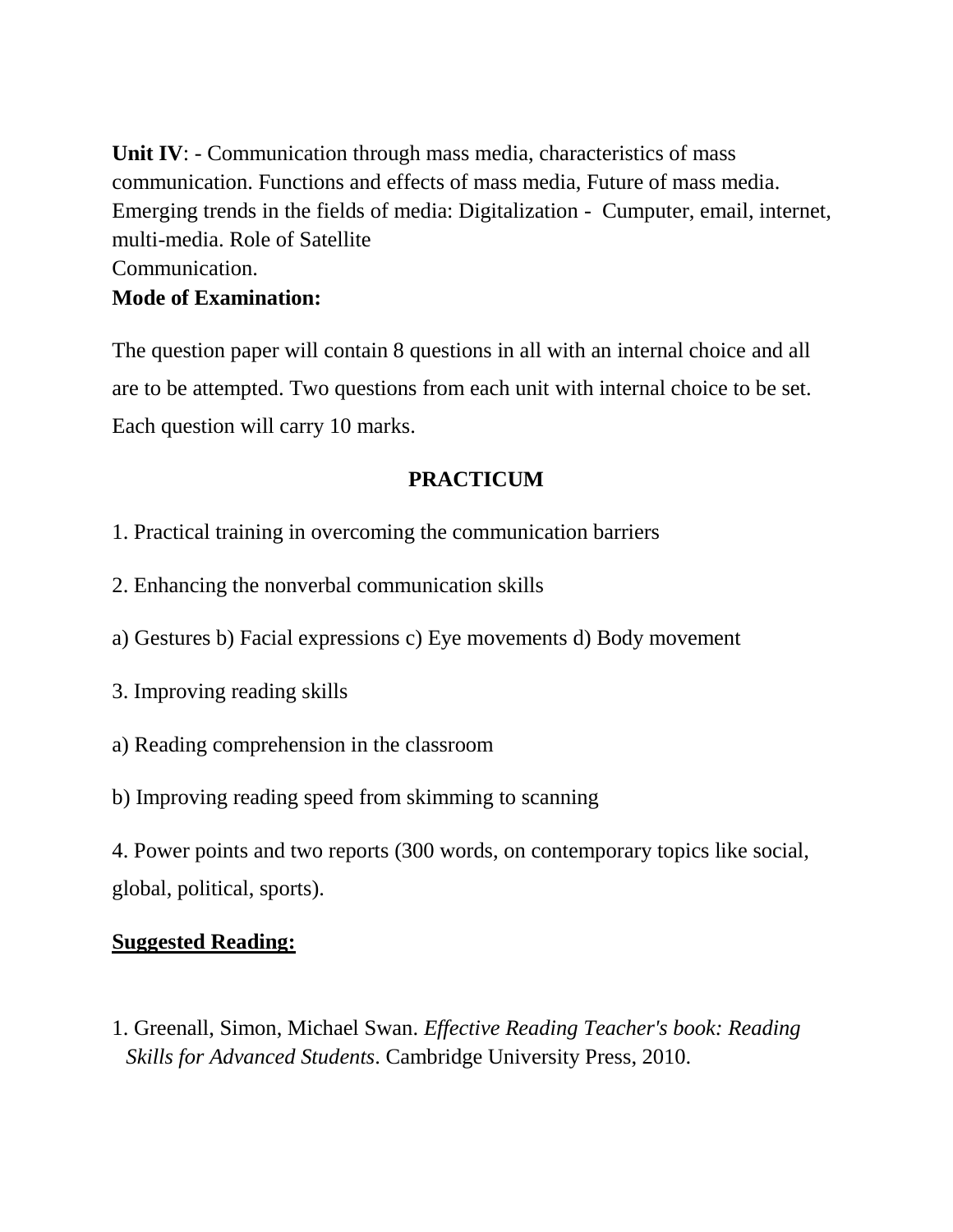- 2. Langan, John. *Ten Steps to Improving College Reading Skills*. 5 Ed. Townsend Press, 2008.
- 3. McWhorter, Kathleen T and Brette M Sember. *College Reading and Study Skills*. 12 Ed. 2012.
- 4. Fawcett, Susan. Evergreen: *A Guide to Writing with Readings*.10 Ed. New York: Cengage Learning, 2013.
- 5. Hancock, Ophelia H. *Reading Skills for College Students*. 6 Ed.New York: Prentice Hall, 2008.
- 6. Riggio, Ronald E. *Applications of Nonverbal Communication*. Mahwah, NJ: Lawrence Erlbaum Associates, 2005.
- 7. Mehrabian, Albert. *Non Verbal Communication*. University of Michigan Press, 1972.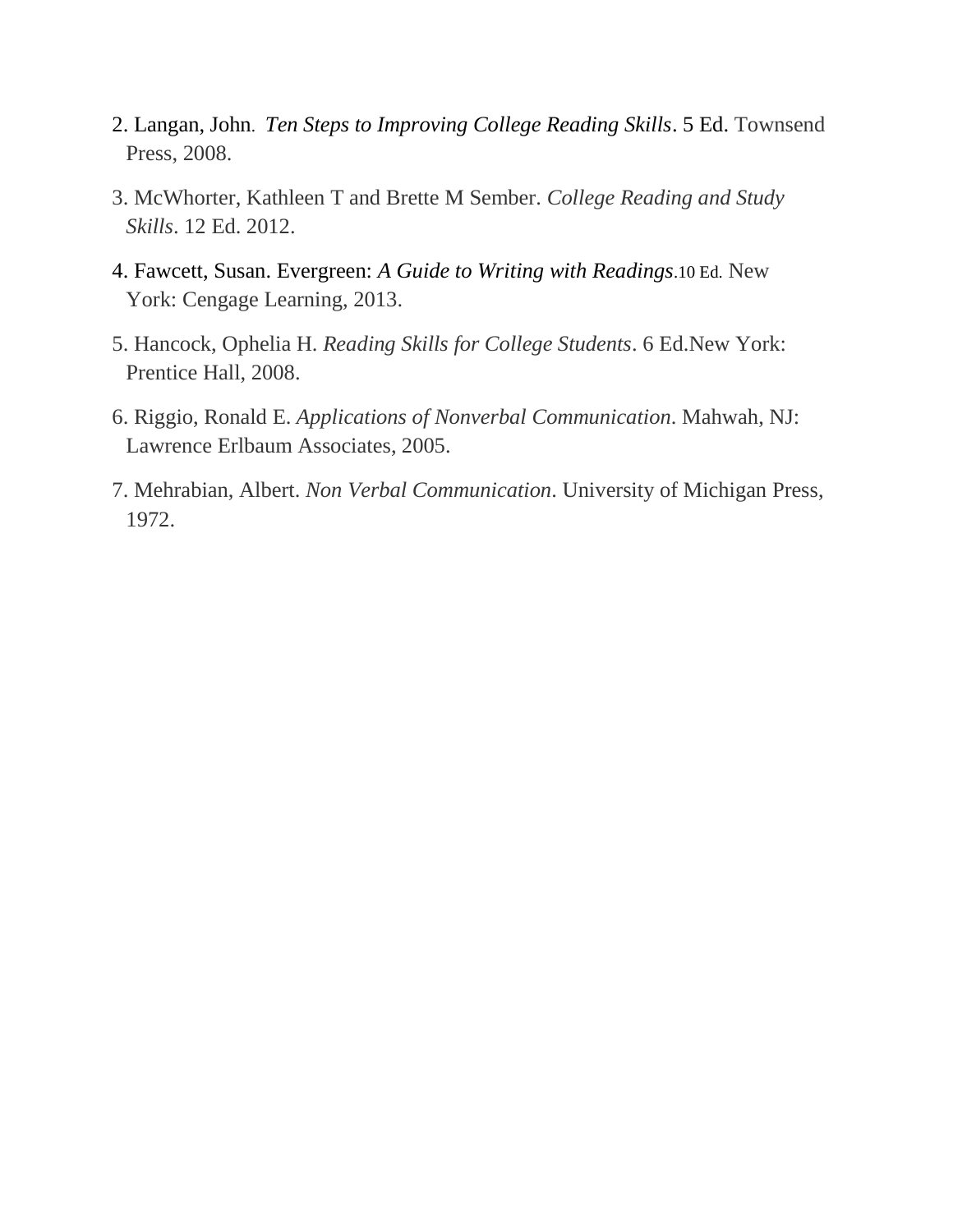#### **GENERAL ENGLISH**

#### **SEMESTER-VI**

### *Syllabus for the Examination to be held in May 2017, 2018 & 2019*

**Course No. AA 601 (Theory) Title - General English** 

**Duration of Exam: 3 hrs. Total Marks: 100 Semester End Examination: 80 Internal Assessment: 20**

**Objective:** - The Objective of the course is to train the learners as efficient language users. They will be studying and analyzing complex works like drama and novel along with a study of grammar.

**Unit-1. Novel:R K Narayan :***Vendor of Sweets* **(Non-detailed study) Unit-2. Drama: G.B. Shaw:** *Arms and the Man* **(Detailed Study) Unit-3.** Essay writing Unit-4. Grammar

- (a) Clauses
- (b) Types of sentences
- (c) Transformation of sentences
- (d) One word substitution
- (e) Parts of Speech

#### **Mode of Examination:**

Q No. 1 Shall be a reference to the context type question from Unit-2. The candidates will attempt any three out of six passages. **(5×3=15 marks)**

Q No.2 Will have two long answer questions with internal choice from Unit -1. **(7×2=14 marks)**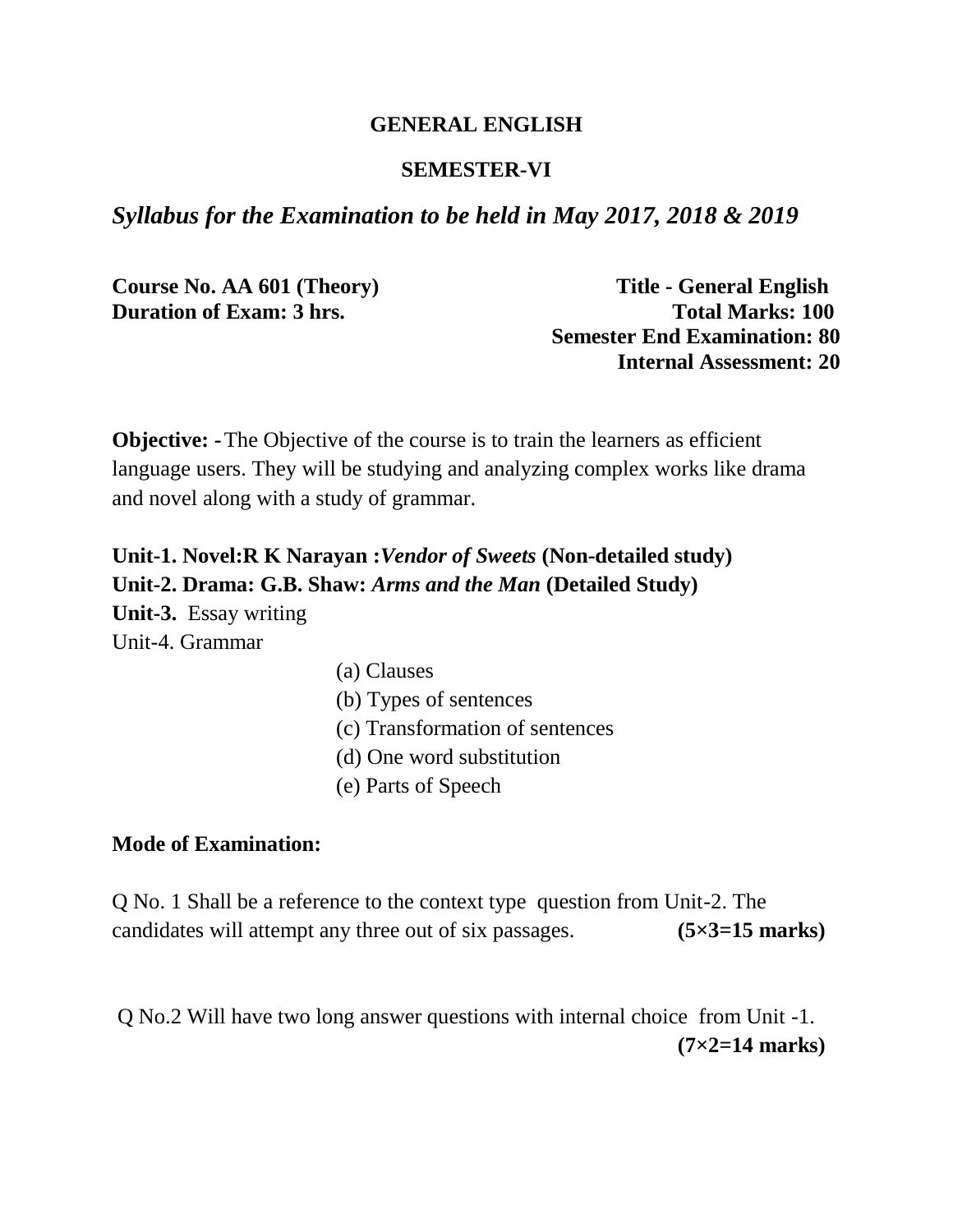Q No. 3 Will be a long answer question with internal choice from Unit -2. (Word Limit= 300 words) **(10×1=10 marks)** Q No. 4 will be from Unit 3. The candidates will be required to write an essay on any one of the four given topics of current interest.

(10×1=10 marks)

Q No. 5 shall have six parts

a) Five questions to be set on the clauses.The candidates will be required to attempt all. **(5×1=5 marks)**

b) Five problems will be set on sentences and their sequence. The sentence might be in jumbled form. The students will identify and correct the sequence. **(5×1=5 marks)** 

c)Transformation of sentences: This will be " do as directed" type question where students will be required to transform simple, complex, negative and interrogative etc sentences into the form mentioned within the bracket. Five sentences out of seven to be attempted

**(5×1=5 marks)**

d) One word substitution: The students will substitute the words in Italics in the sentences given with one word from the given cluster of words and rewrite the reformed sentences in the answer sheet. Six sentences will be given. All to be attempted. (6**×1=6 marks)**

e) Parts of Speech: Five words out of eight to be used as different parts of speech as directed by the examiner. **(5×1=5 marks)** 

f) The correction of prepositions**:** Five incorrect sentences to be corrected with correct preposition. Five sentences to be set**.** All to be attempted. **(5×1=5 marks)**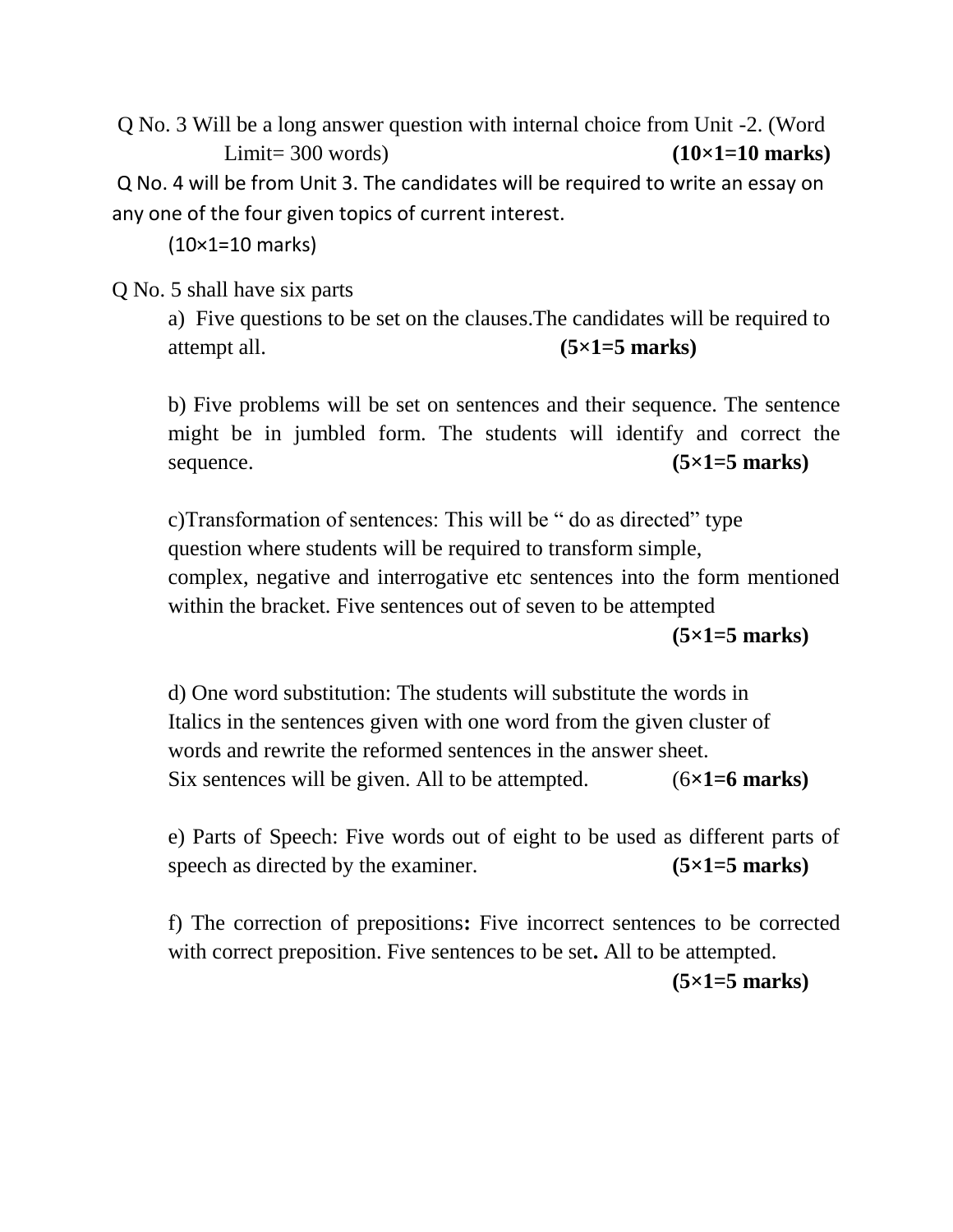### **ENGLISH LITERATURE**

### **SEMESTER-VI**

# *Syllabus for the Examination to be held in May 2017, 2018 & 2019*

**Course No. EL 601 (Theory) Title – English Literature Duration of Exam: 3 hrs. Total Marks: 100 Semester End Examination: 80 Internal Assessment: 20**

**Objectives:** The aim of this paper is to acquaint the learners with the major literary developments of this period ranging from Victorian age, Georgian age, Edwardian age to the modern age. They will be required to have an indepth knowledge of the development of various genres during the period under study. The learners will also have an exposure to the genre of short fiction written extensively during this period. Some corresponding authors and their works have also been prescribed for better understanding of this age. The teachers are required to involve students in extra-readings of other works & authors falling in this age in co-curricular /classroom activities.

#### **Unit I : Literary Terms**

Elegy, Rhetoric , Stream of consciousness, Poetic Drama, Absurd drama, Magic realism, Naturalism, Point of view, Short Story, Pre-Raphaelite Brotherhood, Oxford Movement, Bloomsbury Group, Modernism .

### **Unit II: History of English Literature: 1830-2000**

- Development of poetry from Victorian to Modern age.
- Development of novel from Victorian to Modern age.
- Development of drama from Victorian to Modern age.
- Development of English Short story from Victorian to Modern age..

### **Unit III : Short Story**

| William Somerset Maugham: | The Force of Circumstance |
|---------------------------|---------------------------|
| H.H. Munro:               | A Matter of Sentiment     |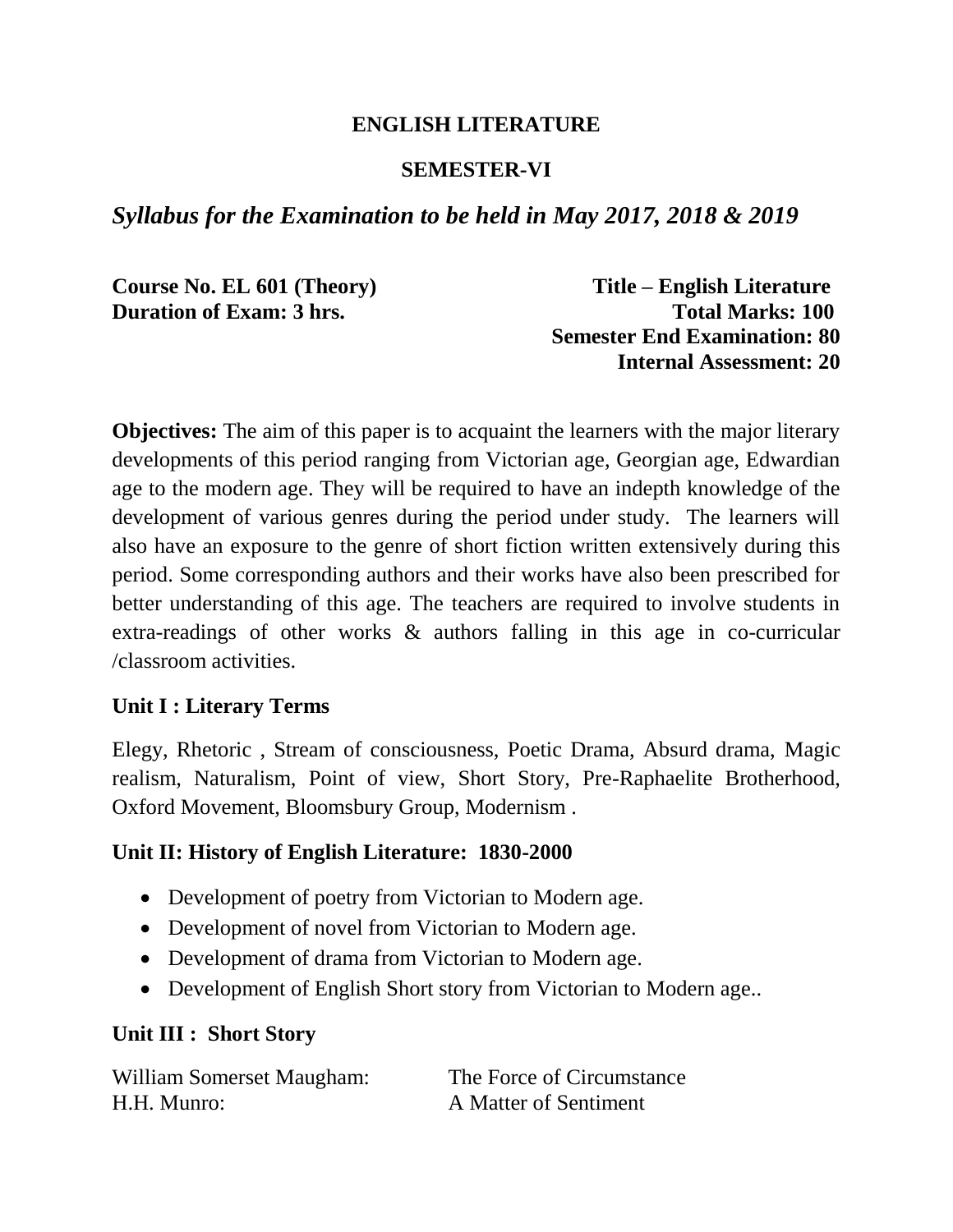Ruskin Bond: The Kitemaker

D.H Lawrence: The Prussian Officer

### **Unit IV: Drama**

Oscar Wilde: The Importance of Being Earnest

### **Unit V: Poetry**

Robert Browning: Prospice Thomas Hardy: The Darkling Thrush Matthew Arnold: Dover Beach W.B Yeats: Adam's Curse

# **Mode of Examination:**

The internal as well as external examination shall have a uniform pattern covering Objective type, short answer type  $\&$  long answer type questions covering the entire syllabus. The distribution of marks shall be as:

- Internal examination: 20 marks
- Semester End Examination: 80 marks

Q.No 1 shall comprise of 15 multiple choice questions from all units . Students will be required to answer all by re-writing them in their answer sheets.

………………………………………………...15 marks

Q.No 2 shall cover short answer questions from Unit –I . Four out of five questions of five marks each shall be attempted. *The examiner shall test in depth understanding of the examinees who will be required to answer with two illustrations each.* The division of marks shall be: Definition= 2marks, two illustrations=1.5 marks each.

……………………………………………….20 marks

Q.No 3, 4 & 5 shall be long answer in nature out of Unit-II, III, IV & V . Three out of four questions to be attempted. Answers shall not exceed 350 words each but shall also not be of inadequate length………15 marks each.

Note: The examiner shall cover all the units uniformly in Q.no 1, 3, 4 & 5.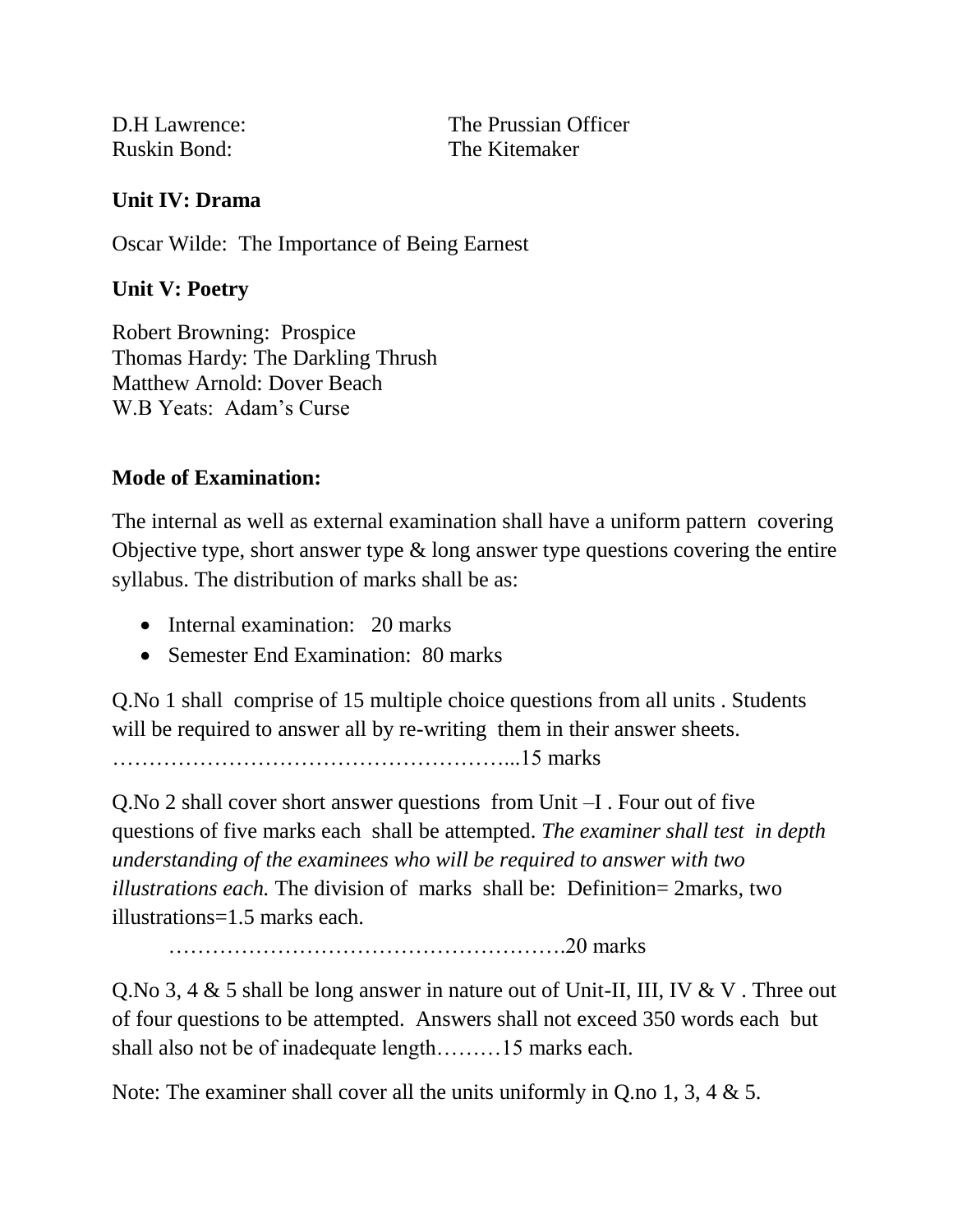#### **Suggested Reading:**

- 11.*History of English Literature* by Legouis and Cazamian ( MacMillan India Ltd)
- 12.*A Critical History of English Literature* Vol-II by David Daiches
- 13.*English Literature* by William J. Long (Kalyani Publishers)
- 14.*A History of English Literature* by Michael Alexander; MacMillan Press Ltd. 2000
- 15.*The Short Oxford History of English Literature* by Andrew Sanders: Clarendon Press, Oxford 1994
- 16.Peck, John &Martin , Coyle . *A Brief History of English Literature* .New York . Palgrave, 2004.
- 17.*A Glossary of Literary Terms* By M H Abrams
- 18.*A Dictionary of Literary & Thematic Terms* By Edward Quinn
- 19.Rose Murfin & Supriya M. Ray*. A Bedford Glossary of Critical and Literary Terms*. New York : Macmillian, 1998.
- 20.*Handbook of English Literary History* By Arunodoy Bhattacharya ( Booksaway Kolkata )
- 11. *Poetry the Basics* By Jeffrey Wainwright ( Routledge)
- 12. Swift , Jonathan. "*A Modest Proposal*." Abrams M H , Greenblattht,S. and Stillinger, J. 2000. The Norton Anthology of English Literature,  $8<sup>th</sup>$  Edn, Norton, New York.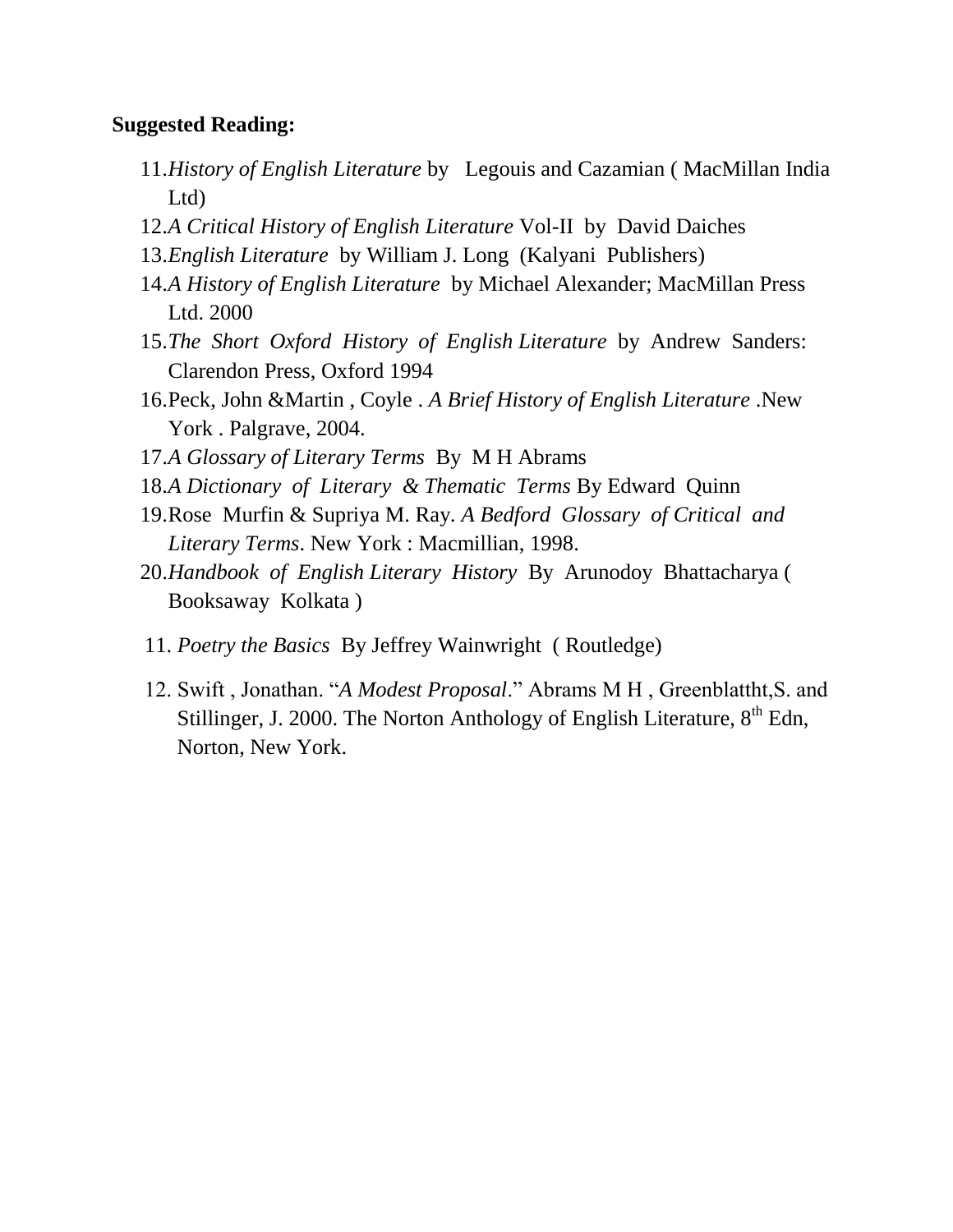### **FUNCTIONAL ENGLISH**

# **SEMESTER-VI** *Syllabus for the Examination to be held in May 2017, 2018 & 2019*

| Course No. FE 601               | <b>Title – Functional English</b>   |
|---------------------------------|-------------------------------------|
| <b>Duration of Exam: 3 hrs.</b> | <b>Total Marks: 150</b>             |
| Theory: 100                     | <b>Semester End Examination: 80</b> |
|                                 | <b>Internal Assessment: 20</b>      |
| <b>Practical: 50</b>            | <b>Internal 25</b>                  |
|                                 | <b>External 25</b>                  |

**Unit I: -** Announcing for Electronic media. Role of announcer, Importance of announcer as communicator, fundamentals of anchoring radio and T.V. news.

**Unit II:** - Voice analysis and improvement: The importance of voice improvement, speech, personality analyzing the speech voice analysis, pitch volume, tempo, vitality, energy, voice quality, resonance vs thinness.

**Unit III:** - Speech delivery: Communication apprehension Principles of speech delivery; physical delivery vocal delivery, improving vocalization style of speech delivery. Audience report, overcoming microphone and camera fright; a study of the main causes of microphone and camera fright, microphone and camera consciousness.

**Unit IV:** - Listening and Feedback: The listening process, the hearing listening distinction, stages of listening process, types of listening, variables affecting listening, developing effective listening skills.

### **Mode of Examination:**

The question paper will contain 8 questions in all with an internal choice and all to be attempted. Two questions from each unit with internal choice to be set. Each question will carry 10 marks.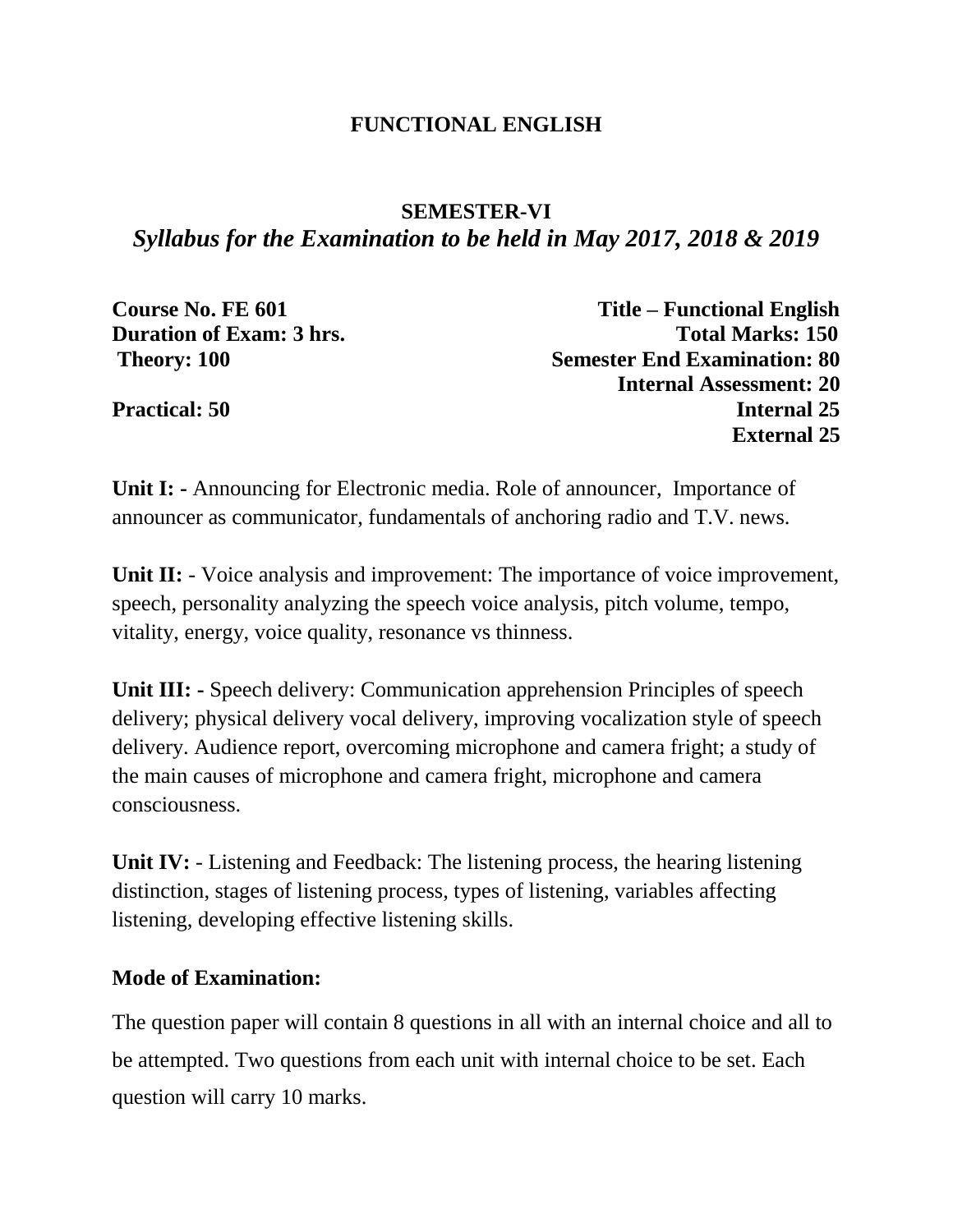### **Practicum**

1. Voice training

a) Pitch b)Volume c)Tempo d)Nasal resonance These voice improvement techniques should be used to improve the voice personality of the candidate.

- 2. Practical training in facing the camera and the microphone a) Reducing camera fright b) Reducing microphone fright c) Anchoring radio and T.V. news
- 3. Two power points, two video shoots on topics of current relevance.
- 4. Job training- to enhance the employability in the fields of IT, media and journalism. The candidate will be placed in job training for 2 weeks.

# **Suggested Readings**

# Hargie, Owen.Ed. *The Handbook of Communication Skills*. New York: Routledge, 2006.

Barker, Alan. *Improve Your Communication Skills*. London: Kogan Page, 2013.

Baker, Joanna and Heather Westrup. *Essential Speaking Skills*. London: VSO Books, 2003.

Bygate, Martin. *Speaking*. New York: OUP, 2003.

Stuart W. Hyde : *Television and Radio announcing,*

C. S. Rayudu: *Communication.*

Larry L Barker: *Communication.*